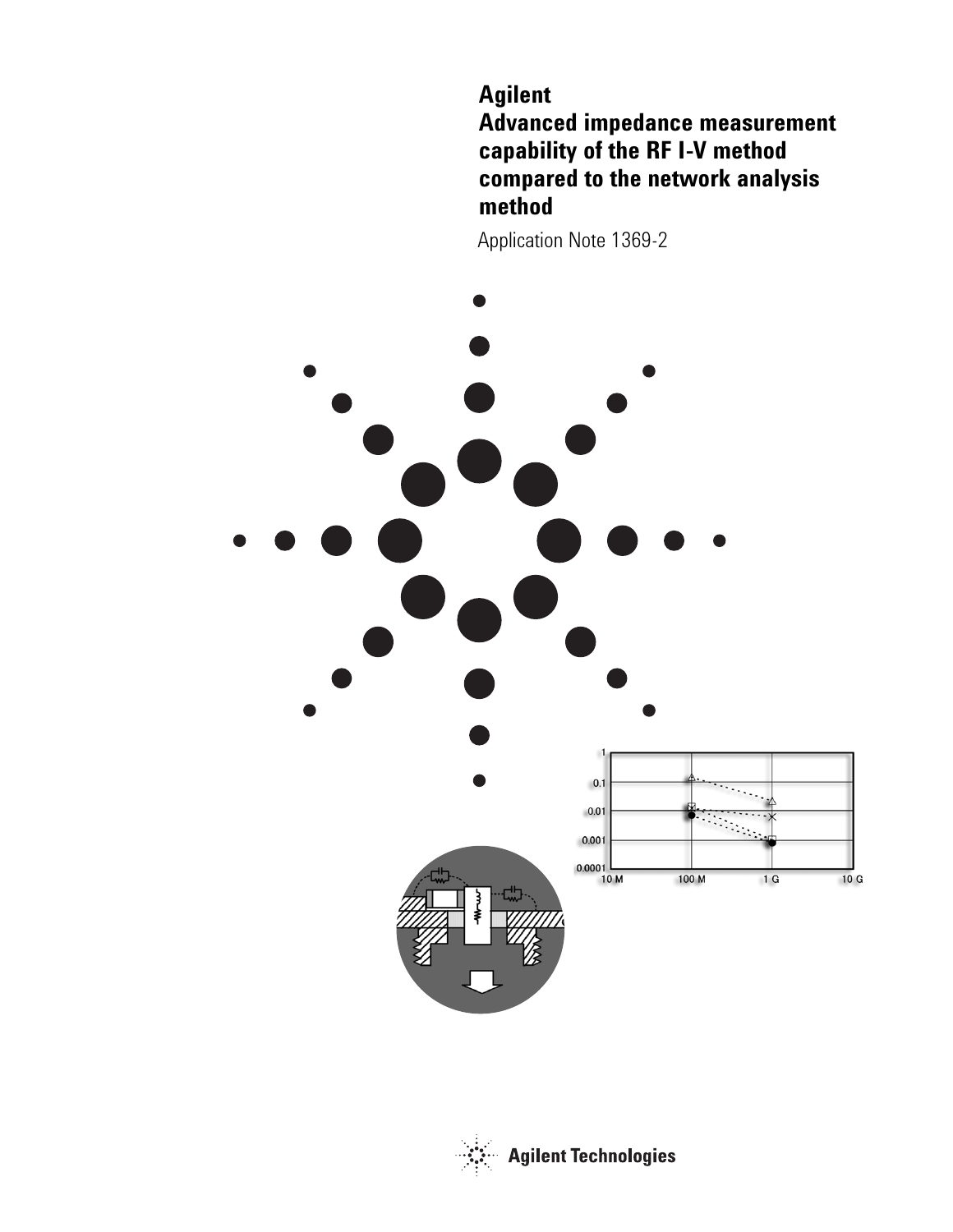### **1. Introduction**

Explosive demand for the electronic devices used in cellular phones and high-speed telecommunication equipment has increased the need for impedance characterization and analysis of these devices in the RF to microwave region. In the areas of passive device development, precise RF impedance measurement is vital for the evaluation of real device characteristics and problem analysis. In the RF circuit design environment, RF impedance measurement also aides highperformance circuit design by allowing accurate circuit simulation and selection of appropriate devices for the designed circuit.

Accurate, easy to perform impedance measurements are required to evaluate RF characteristics of generic passive components, such as capacitors, inductors, diodes, PC board patterns etc., because the frequency dependence of these devices are not necessarily found in their catalog specifications. Actual impedance characteristics of these devices will influence the circuit's operating performance. RF impedance characterization allows the circuits to be designed using the device data at the frequencies at which the devices are actually used.

There are several techniques to choose from in making RF impedance measurements, as shown in figure 1. Each technique has advantages and disadvantages: The reflection coefficient, transmission, and S-parameter measurement methods are conventionally performed with network analyzers for impedance analysis in the MHz to GHz region. Pi  $(\pi)$  network method is the standard method for measuring impedance of quartz crystal resonators by means of transmission measurement at frequencies typically below 300 MHz. The RF I-V

method, which is incorporated in the current RF impedance analyzers, is an advanced measurement technique to perform accurate one-port impedance measurements. In the frequency range up to 3 GHz, this method has the advantages of higher accuracy and a wider impedance measurement range than has been achieved before with other methods. This product note highlights the RF I-V method and describes differences between the impedance analyzer and the network analyzer to help you choose the appropriate measurement method for your intended application.

*Note:* This application note treats the one-port and two-port measurement methods for a two-terminal impedance element (device). The transfer impedance measurement of a multi-terminal circuit network (device with three or more terminals) is not treated because it can be made by the two-port measurement method only and is not an application that the impedance analyzers address. The measurement categories covered by this application note are illustrated in figure 2 below:



**Figure 1. Typical frequency range of RF impedance measurement methods**



**Figure 2. Categories of device types and measurement methods**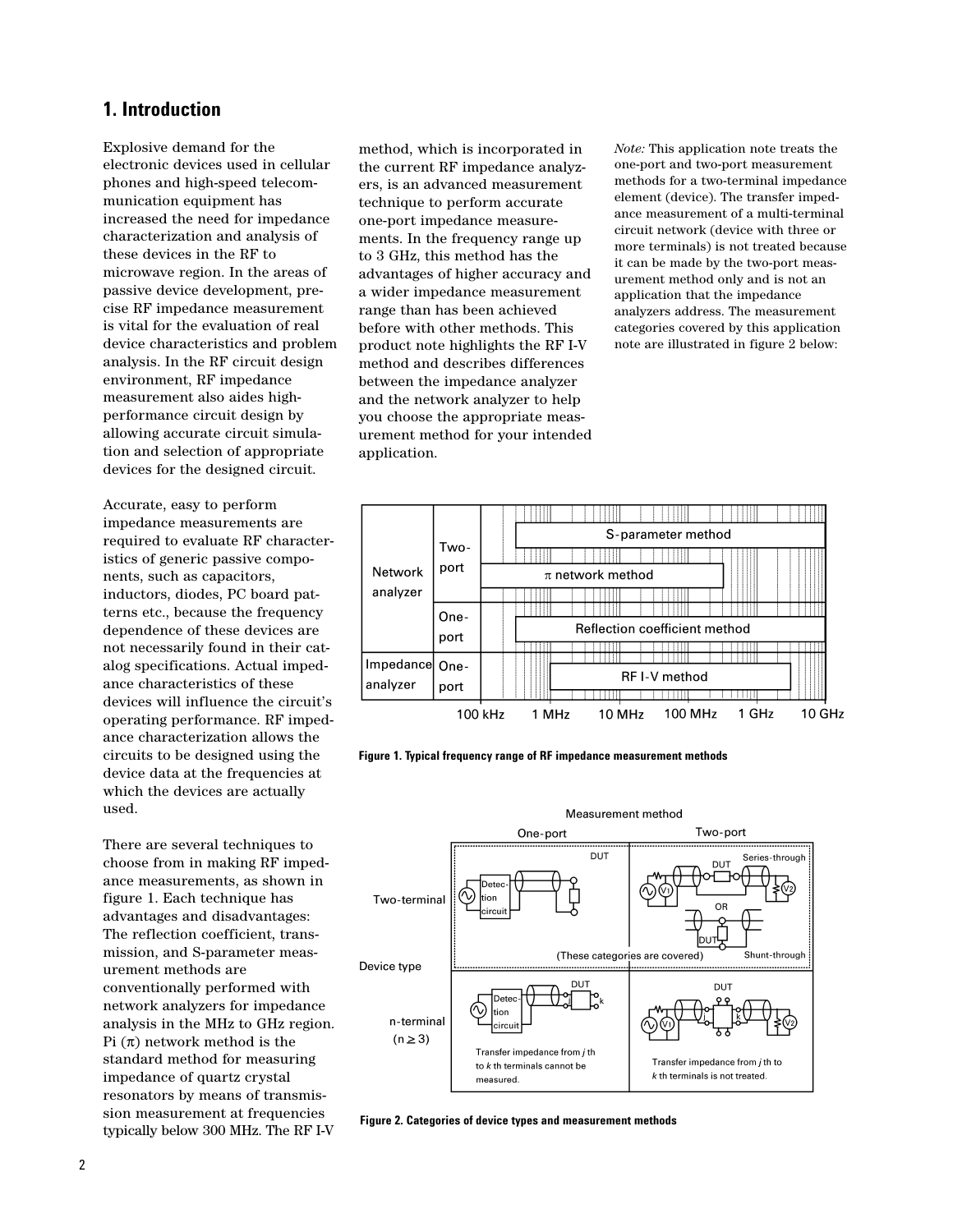### **2. Measurement application criteria**

In comparing impedance analyzer and network analyzer, this section discusses how their application criteria and solutions to measurement needs are different from each other. The impedance measurement capabilities required for satisfying the device measurement needs are also clarified through the following discussion.

The impedance analyzer basically measures two-terminal devices such as capacitors, inductors, diodes, resonators, etc.. Measuring impedance reveals two key characteristics of the devices: loss factor (dissipation factor or Q factor) in the required frequency range and the frequency dependence of device parameters of interest, both of which result from inner parasitic parameters of the devices. The dissipation factor  $(= R/X)$  represents the relative magnitude of the parasitic resistance to the reactance of device. The lower the dissipation factor is, the more ideally reactive the device is.

Measuring a small resistive component separately from a greater reactive component of impedance requires a high accuracy for impedance phase angle. The frequency dependence of device parameters  $(C, L, R, |Z|, etc.)$  is caused by parasitic reactance elements in the device. The lower the parasitic parameter values are, the less frequency dependence (flat or monotonous characteristics over a wide frequency range) the device has. Therefore, for better frequency characteristics of impedance, the parasitics of the devices should be minimized as much as possible. The instrument must be able to accurately distinguish even small differences in the parasitic parameters. (This is also key factor for the evaluation of dielectric and magnetic materials used in electronic devices.) Accurate measurement of the parasitics enables equivalent circuit parameters of the devices to be derived.

### **Required performance to achieve accurate impedance characterization**

To achieve accurate measurement for the small loss factors and parasitics, the following performance criteria must be achieved:

- 1. Accurate measurements of low D (high Q) and low ESR.
- 2. A wide impedance measurement range.
- 3. Excellent measurement stability after calibration.
- 4. Calibration and compensation functions to eliminate the error sources in the measurement circuit. Specifically, test fixture residuals (residual impedance and stray admittance) need to be accurately eliminated.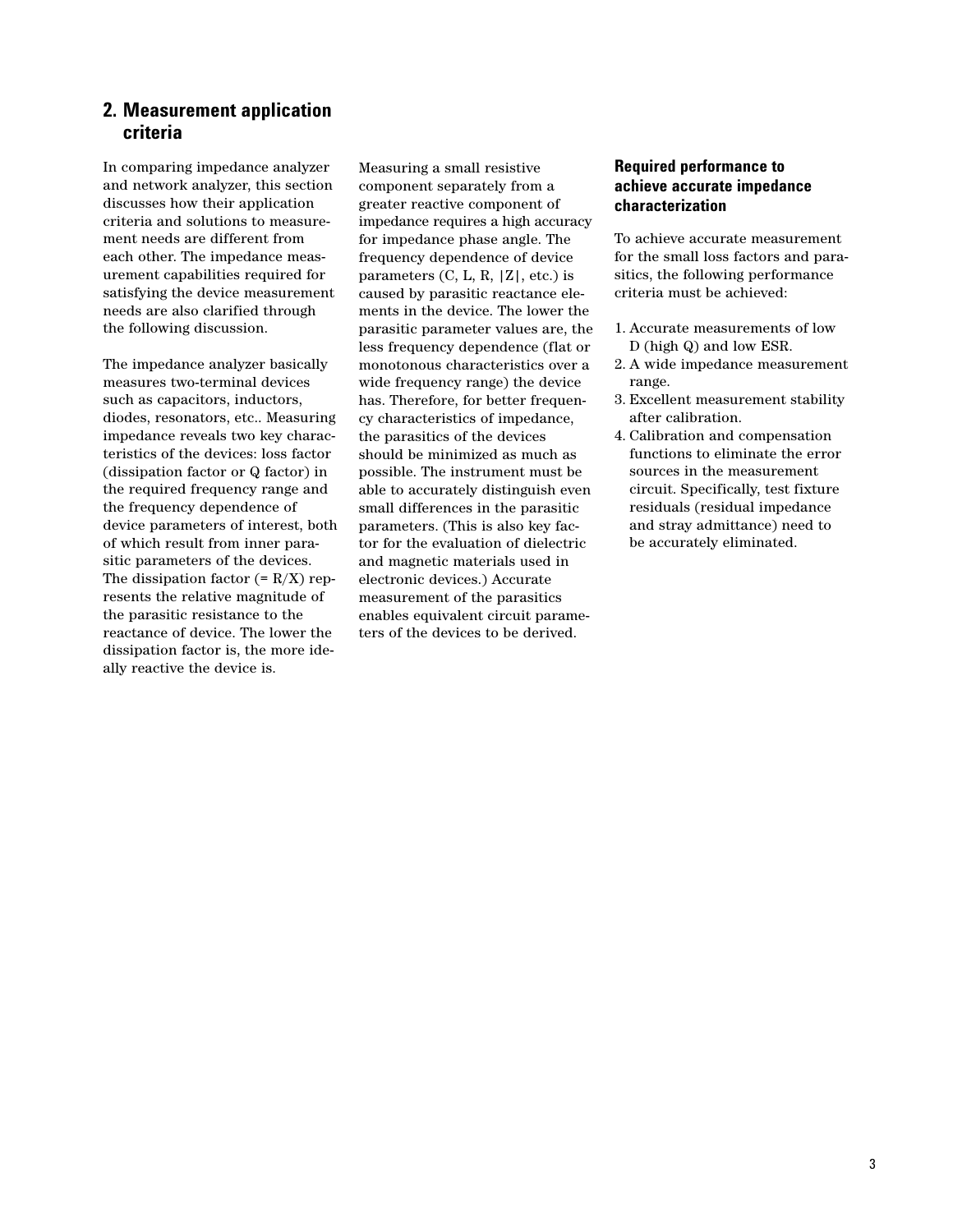### **Examples of parasitics in devices**

Figure 3 shows an example of impedance - frequency characteristics of a 33 pF capacitor. The graph indicates a D value of 0.0071 at 200 MHz, which corresponds to equivalent series resistance (ESR) of 174 mΩ. The equivalent series inductance (ESL) of the capacitor is calculated to be 430 pH from the self-resonant frequency (SRF) of 1.336 GHz. Figure 4 shows characteristics of a 10 nH inductor. Q value at 1 GHz is 41.5, corresponding to ESR of 1.67  $\Omega$ . The equivalent parallel capacitance calculated from the SRF is 3.7 pF. Although the parasitics inherent in the devices are small values, they dominate the high frequency characteristics of the devices.

Let's examine the required accuracy in using the network analysis method to measure the 33 pF capacitor and the 10 nH inductor for the following conditions:

D value for 33 pF:  $0.0071 \pm 0.002$ Q value for 10 nH:  $41.5 \pm 5$ 

The required reflection coefficient and S21 accuracy is estimated as follows:

|                 | 33 pF @ 200 MHz   10 nH @ 1 GHz |                |
|-----------------|---------------------------------|----------------|
| $ \Gamma $      | ± 0.0016                        | ± 0.0027       |
| S <sub>21</sub> | $\pm$ 0.004 dB                  | $\pm$ 0.012 dB |

*Note:* S21 accuracy applies to seriesthrough type of DUT connection method.

The estimated results for these methods require extremely high accuracy beyond the specified accuracy ( $|\Gamma|$  accuracy of  $\pm 0.005$ and S21 accuracy of  $\pm$  0.05 dB) of the highest performance class network analyzer. To measure the

ESL of 430 pH at ± 20% accuracy, the uncertainty of the residual inductance involved between calibration plane and the device under test (DUT) must be within ± 86 pH. Accurate compensation for test fixture residuals is crucial for the measurement of such low ESL.

DUT's impedance will vary from low ohms to high kilo-ohms as shown in the capacitor and inductor measurement examples (figures 3 and 4). Therefore, it is required for the instrument to ensure the accuracy over a wide impedance measurement range.

A typical measurement routine will often take hours to complete, in cases where a lot of sample devices are measured for statistical analysis. The instrument must maintain accuracy continuously, to hold measurement consistency, against a lapse of time and variance in environmental temperature. The RF impedance analyzer addresses these measurement needs by providing vital solutions.



Figure 3. Frequency characteristics of a 33 pF capacitor **Figure 4. Frequency characteristics of a 10 nH** inductor

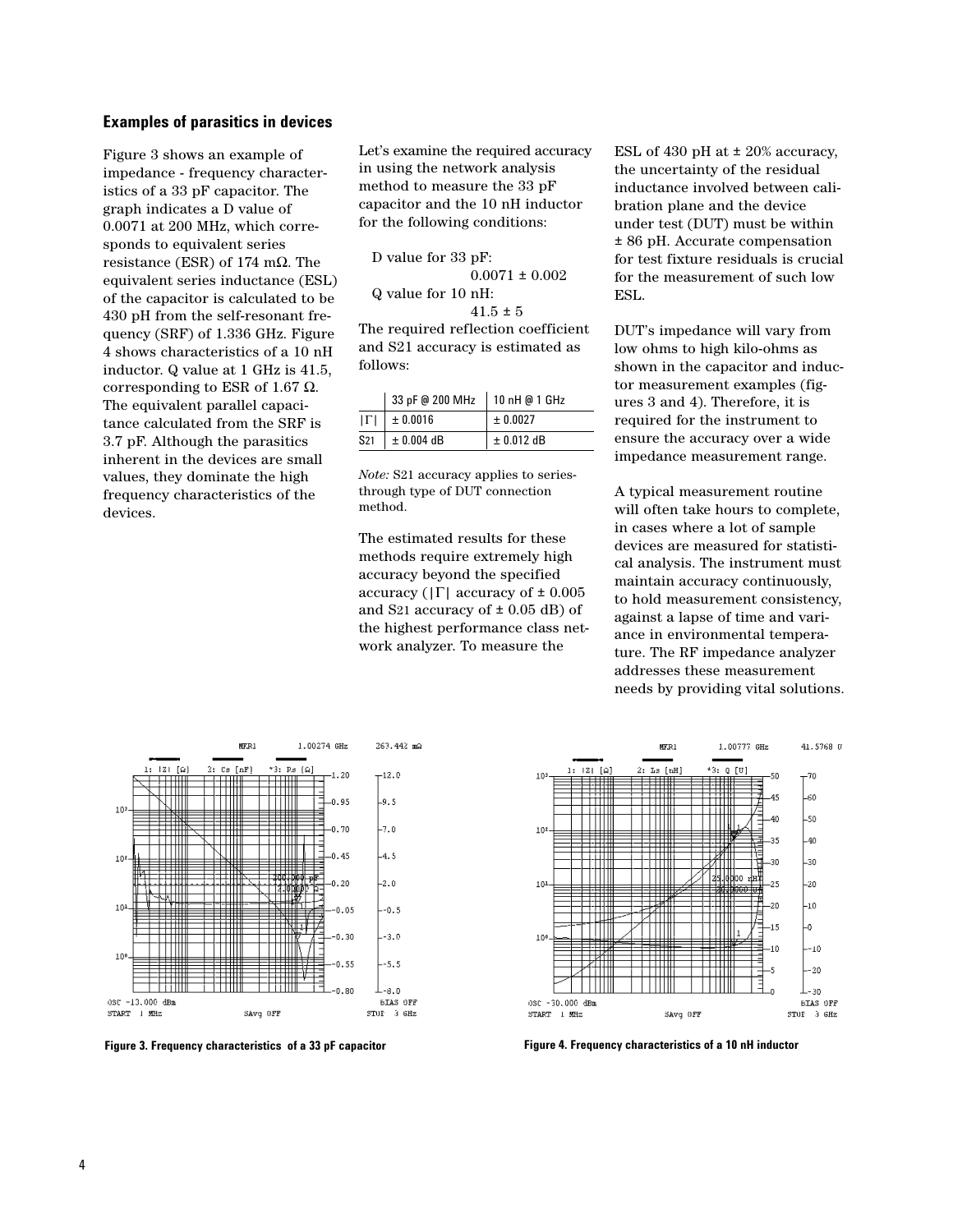## **3. Examination of measurement results**

To realize the difference in practical measurement capabilities, let's examine the comparison results of measurements implemented for the RF impedance analyzer (RF I-V method) and the network analyzer. These measurements focus on measurement repeatability (shortterm stability) and temperature dependence. The measurement accuracy is not highlighted because it depends on not only the accuracy of the instrument but also how the test-fixture-inducederrors could be eliminated. (In network analysis, calibration method at the tips of two-port test fixture greatly influences the measurement accuracy.)

### **Measurement repeatability test**

Stability in repetitive measurements is a key performance required for accurately determining the loss factor and parasitics of the devices. The measurement stability test is performed using 1 pF and 33 pF capacitors and a 1 nH inductor at 100 MHz, 1 GHz and 3 GHz. These devices allow the test conditions to be set at low impedance, high impedance and nearly 50  $\Omega$  as shown in figure 7. Measurements are repeated 100 times continuously for each DUT at the specified test conditions, and the variance in measured values are plotted on the coordinates of the graphs shown in figures 5 and 6.

The test fixture keeps holding the DUT during the 100 measurements. Therefore, the test results manifest only the repeatability of the instrument and do not involve the test fixture's contact repeatability.

In comparing the variance in measured values of the RF I-V method to the other methods, the results of the RF I-V method demonstrate measurement repeatability (low variance) superior to the other methods in both low impedance and high impedance measurements.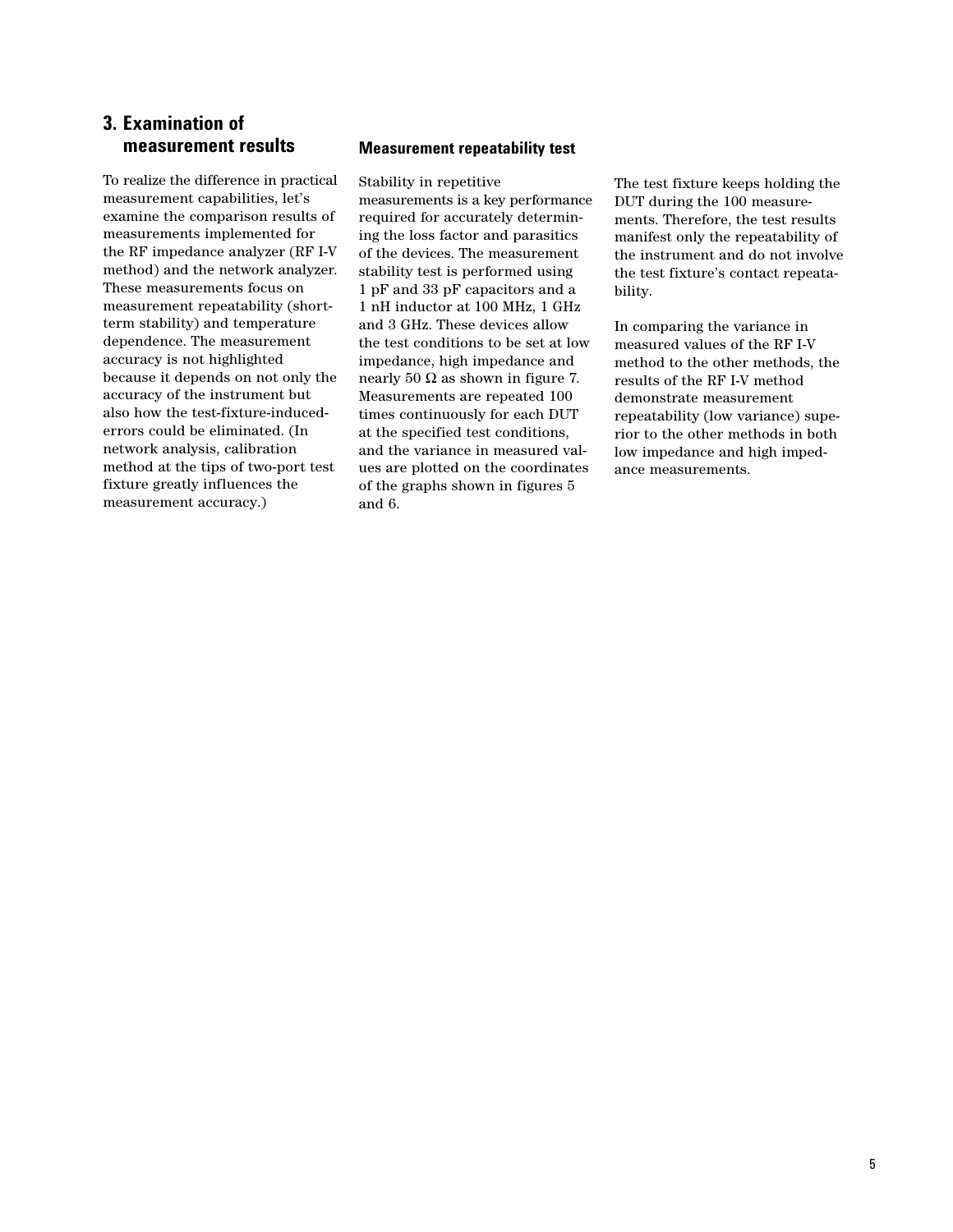

*Note:* These DUTs have low ESR values suited to test the stability in low loss measurements. In essence, the true ESR values of the DUTs need not be accurately known because the same DUTs (impedance) are measured by each measurement method. Actual ESR measurement values in each method do not coincide with the results of other methods. It is because the calibration methods, the test-fixtures used, and the compensation methods for test-fixture residuals and for test-port extension are different for each measurement method. However, the discrepancies in measured ESR values do not significantly influence the variance data compared, and are negligible for all. For a detailed discussion on this issue, refer to Appendix A at the end of this application note.



*Note:* Γ, S11 and S21 data in the above graphs represent the variances in inductance and ESR values translated from one-port reflection coefficient (Γ) and two-port S11 and S21 measurement values, respectively. S11 and S21 measurements are made using the series-through type of DUT connection configuration.



**Figure 5. Measurement repeatability test result examples**



3 G

 $10G$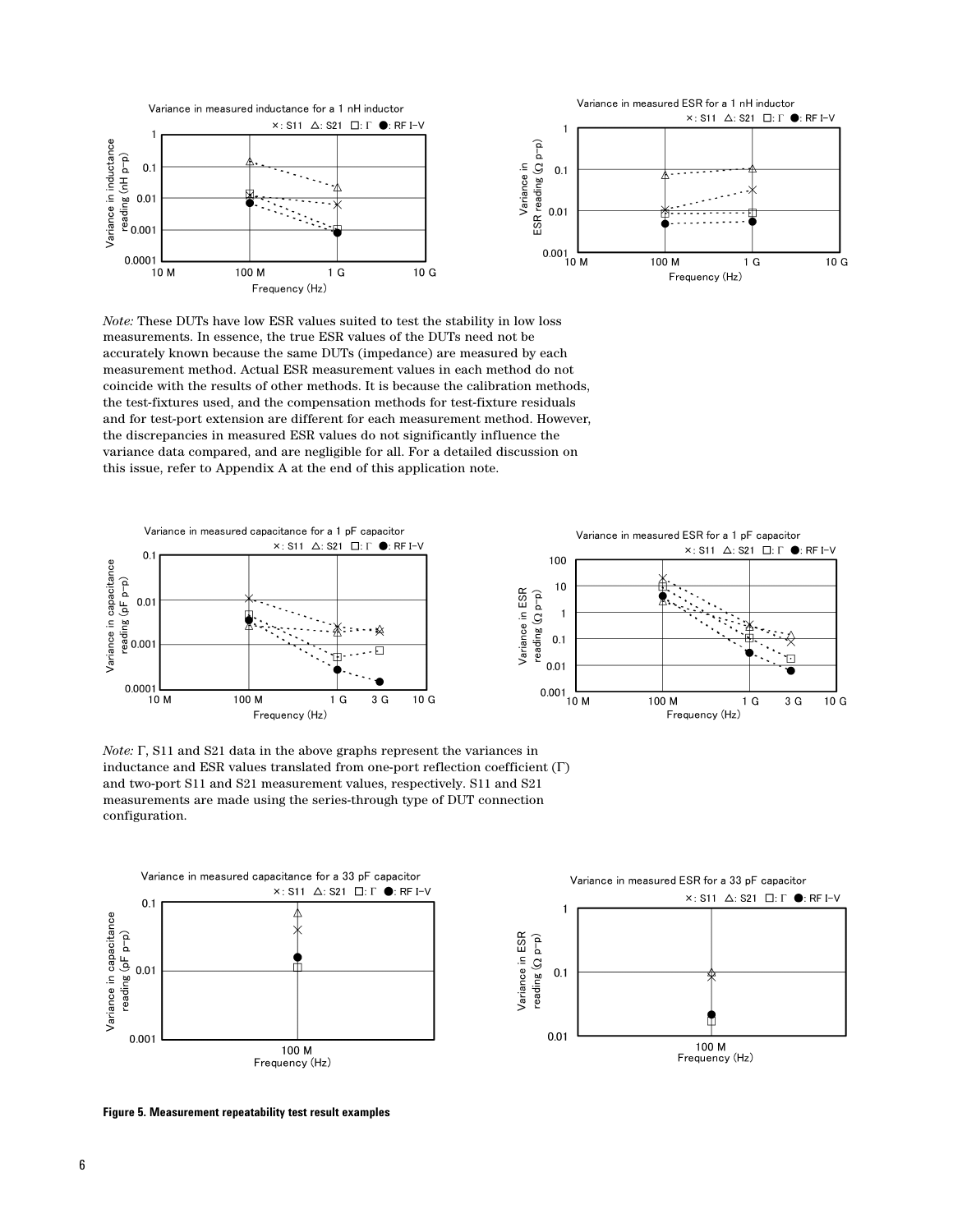

**Figure 6. ESR measurement repeatability example for a 1 pF capacitor** 



**Figure 7. Sample device impedance and the measurement repeatability test conditions**

Other test conditions:

Test level: 0 dBm Measurement time: Approx. 10 ms (RF I-V) Equivalently near 10 ms by averaging (Γ, S11 and S21) IFBW (Γ, S11 and S21): 100 Hz Averaging: 1 (RF I-V) 8 (Γ, S11 and S21) Test fixture: 16196A (RF I-V and  $\Gamma$ ) Micro strip-line fixture (S11 and S21) DUT size: 1608 (mm code) / 0603 (inch code) Calibration: SOL (RF I-V) SOLT (Γ, S11 and S21)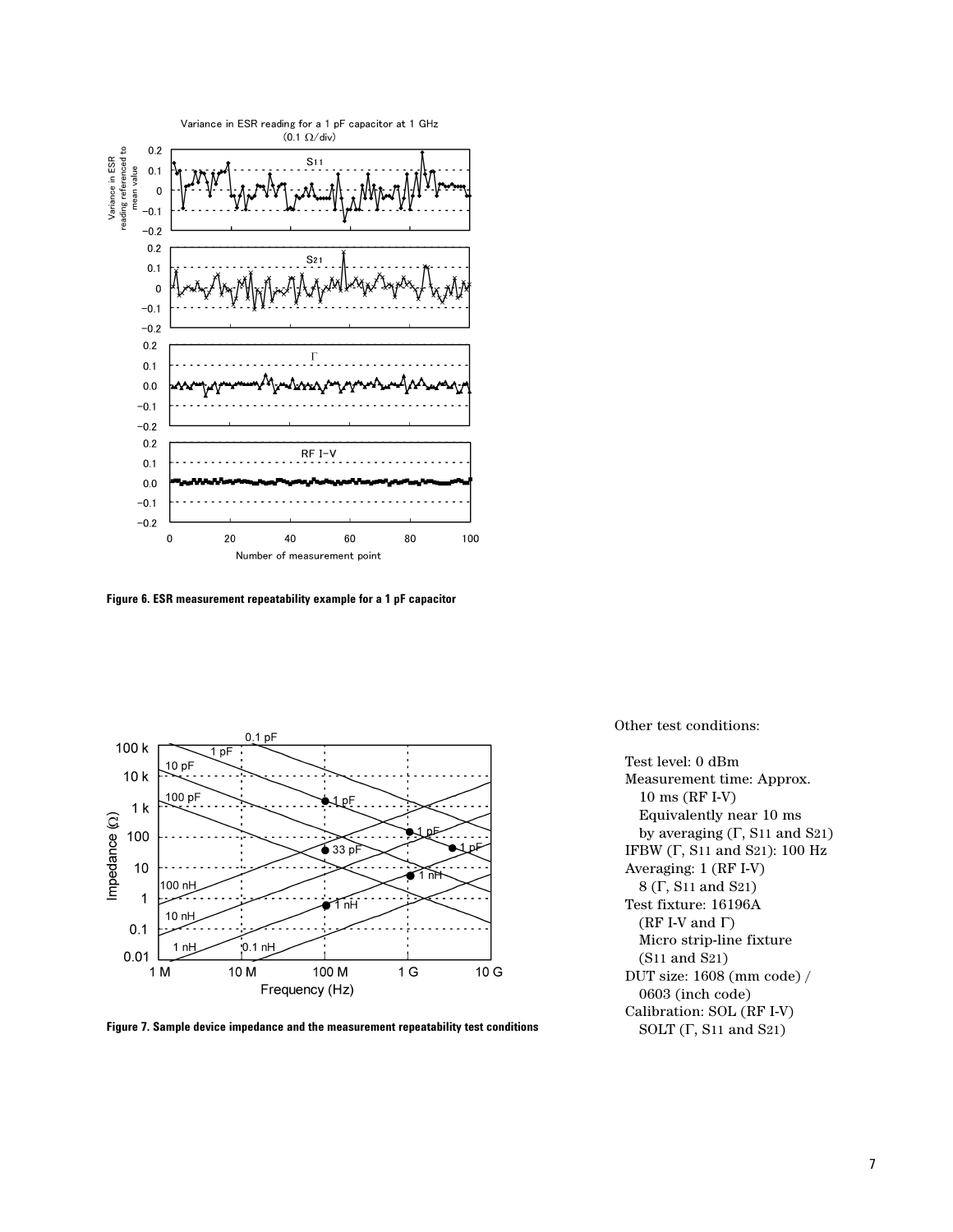### **Temperature dependence test**

Figure 8 shows the temperature dependence test results at 100 MHz and 1 GHz for temperature settings of  $18\degree$  C,  $23\degree$  C and  $28\degree$  C. The results of the RF I-V method exhibit stable measurements against the temperature changes regardless of the frequency and DUT's impedance.





Temperature dependence test conditions:

DUT: a 10 pF capacitor (Impedance: Approximately 160 Ω at 100 MHz and 16 Ω at 1 GHz) Temperature coefficient of the DUT:  $<$  30 ppm/ $<sup>°</sup>C$ </sup> Test level: 0 dBm Calibration: SOL (RF I-V), SOLT (Γ, S11 and S21) at 25˚ C DUT connection configuration for S11 and S21: series-through *Note:* Γ, S11 and S21 graphs represent the capacitance and ESR values translated from one-port reflection coefficient (Γ) and two-port S11 and S21 measurement values, respectively. The RF I-V and Γ measurements are made using the same direct-attachment type coaxial test fixture (16196A). These measurement results directly represent the stability of the instruments.

The S11 and S21 are measured using two-port micro strip-line test fixture and test cables (indispensable for measurements). The S11 and S21 results are therefore influenced by the temperature characteristics of the test cable's propagation constant. This data exhibits possible temperature dependence of practical S-parameter measurements.

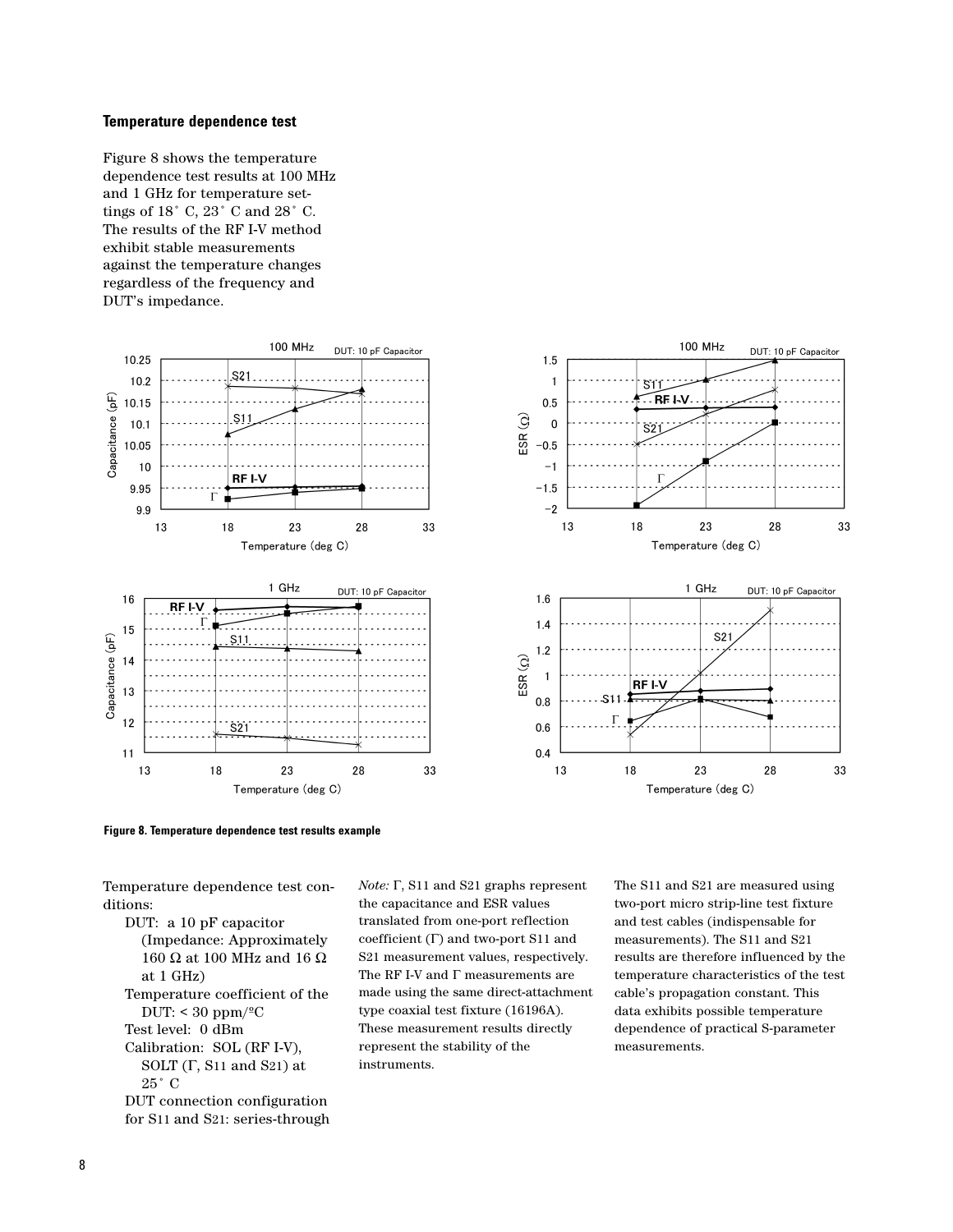### **4. Measurement technique comparison**

This section describes the technical concepts of the RF I-V method that deliver impedance measurement capabilities superior to the other techniques. Firstly, the reflection coefficient method is compared to the RF I-V method, and other methods are subsequently examined. Figure 9 shows the principle of each measurement method, the relationships of measured vector voltage ratio to impedance, and parameter calculation equations to derive impedance.

The reflection coefficient method measures the vector voltage ratio (Γ=Vr/Vi) of the incident signal and the reflected signal from the DUT. The relationship of voltage ratio to impedance is graphically shown in figure 9. The reflection coefficient in the graph assumes that the DUT is resistive. The logarithm of the detected voltage ratio is represented as return loss (= 20  $log |\Gamma|$ ). The reflection coefficient varies greatly with impedance, when the measured impedance Zx is near Zo (50 Ω). The highest accuracy is obtained at Zx equal to Zo, because the directional bridge (or coupler) for measuring reflection has a null balance point. The impedance measurement sensitivity degrades as the gradient of reflection coefficient curve levels off for both the lower and the higher impedance. The reflection coefficient measurement does not exhibit as high a peak sensitivity for capacitive and inductive DUTs because it does not have null balance point for reactive impedance.

*Note:* The solid curves (Rx) in the graphs of "Vector voltage ratio relationship to impedance" in figure 9 apply to resistive DUTs and the broken curves (Xx) apply to reactive DUTs. The graphs represent the absolute values of the vector voltage ratios. The voltage ratios differ for the DUT's reactance and resistance because the magnitudes of the vector ratios vary depending on the phase angle relationship between the DUT's impedance and the measurement circuit impedance, Zo, which is resistive. The reactive DUTs yield less voltage ratios than the resistive DUTs.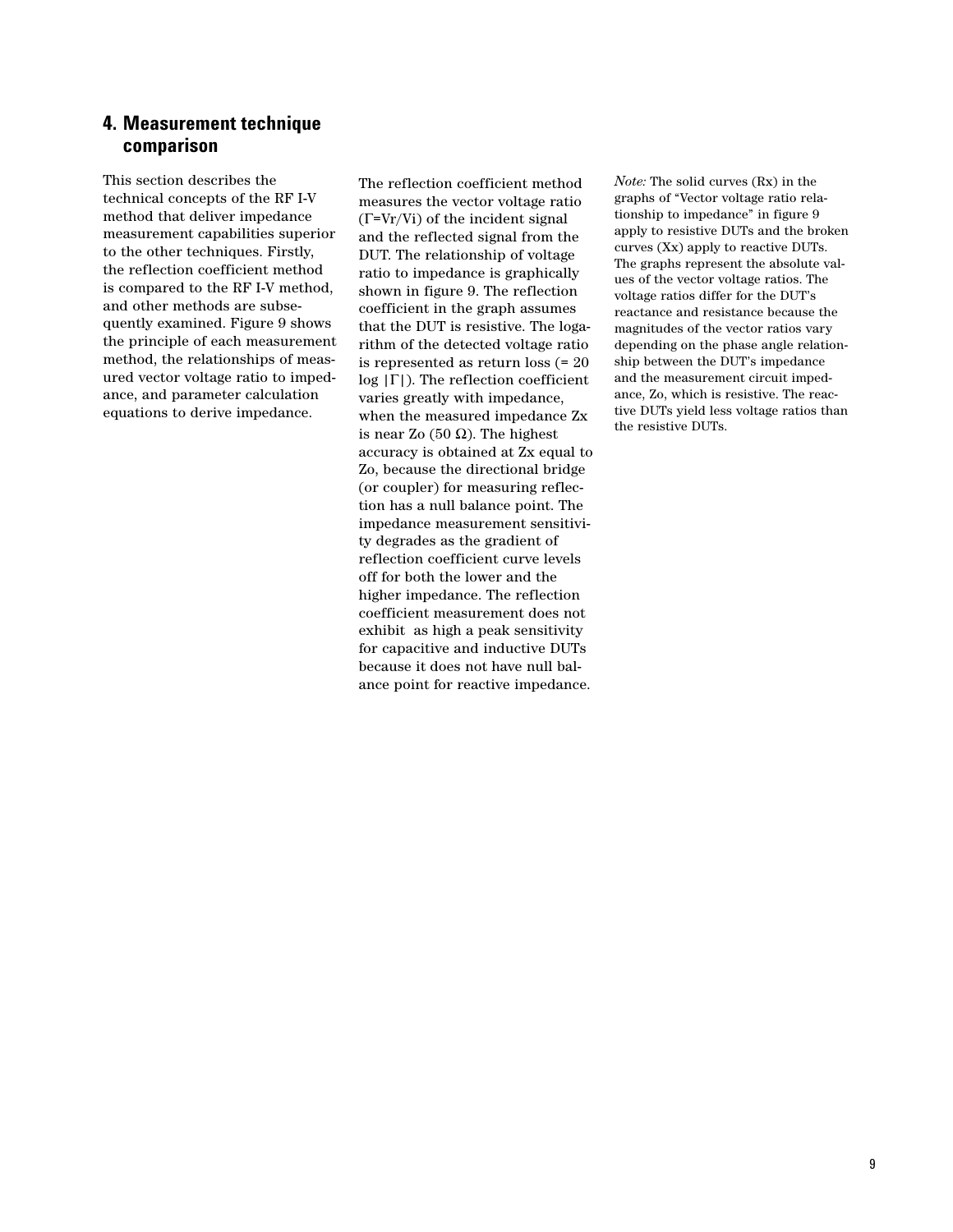

**Figure 9. Measurement principles and vector voltage ratio relationships**

*Note:* Zr is the roll-off impedance where the voltage ratio for the resistive DUT decreases by 6 dB and the voltage ratio for the reactive DUT decreases by 3 dB from the reference  $\lceil 10 \rceil$  level (0 dB).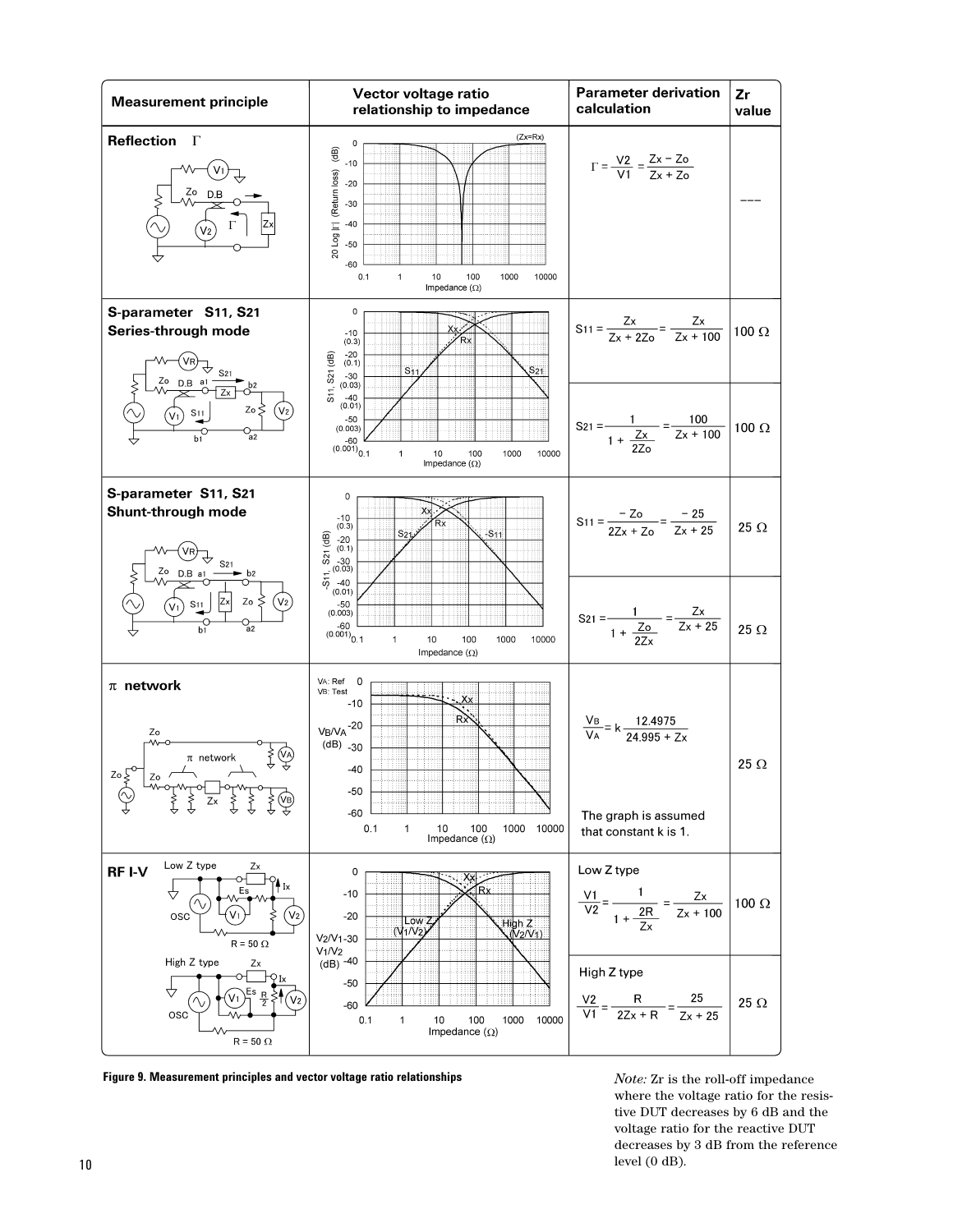The RF I-V measurement method has two types of basic circuit (test head) configurations as illustrated in figure 9. The low impedance type configuration has a voltmeter near the DUT to accurately measure a low test voltage across a low impedance DUT. The high impedance type configuration has a current meter near the DUT to accurately measure a low test current through a high impedance DUT. The graph in Figure 9 shows the relationship of the measured vector voltage ratio to impedance for each type. The gradient of vector voltage ratio curve is constant (that is, the detected voltage ratio is proportional to impedance) over decades of impedance range and, as a result, constant measurement sensitivity is obtained. Though the measurement sensitivity degrades, as the gradient of vector voltage ratio levels off in the high impedance or low impedance regions, it is possible to selectively install the two types of test heads to complement the two measurement ranges.

*Note:* The Agilent E4991A employs a single test head capable of covering a wide impedance range without need of exchanging the test heads.

In S-parameter measurements, the DUT can be connected in series or shunt between the two test ports. The vector voltage ratios, detected in the S-parameter measurements, have relationships to impedance as shown in figure 9. These vector voltage ratio characteristics are similar to either the low impedance or high impedance type configurations of the RF I-V method. The difference between these measurement methods is found in the roll-off impedance, Zr, where the voltage ratio drops by 6 dB from the reference level (0 dB). The lower the Zr value is the better measurement sensitivity the high impedance type configuration has in the low impedance region. The higher the Zr value is the better measurement sensitivity the low impedance type has in the high impedance region, allowing a wider measurement coverage.

When the Zr values are compared, the RF I-V method has an advantage over the S21 measurement method in the impedance range where the sensitivity is nearly constant. S11 measurement and  $\pi$ network (transmission) methods are equivalent to the RF I-V method in terms of the Zr value. The S11 measurement, however, has a disadvantage in accuracy for low impedance and high impedance measurements because of calibration uncertainty. The measurement limits due to the calibration uncertainty is discussed in section 5.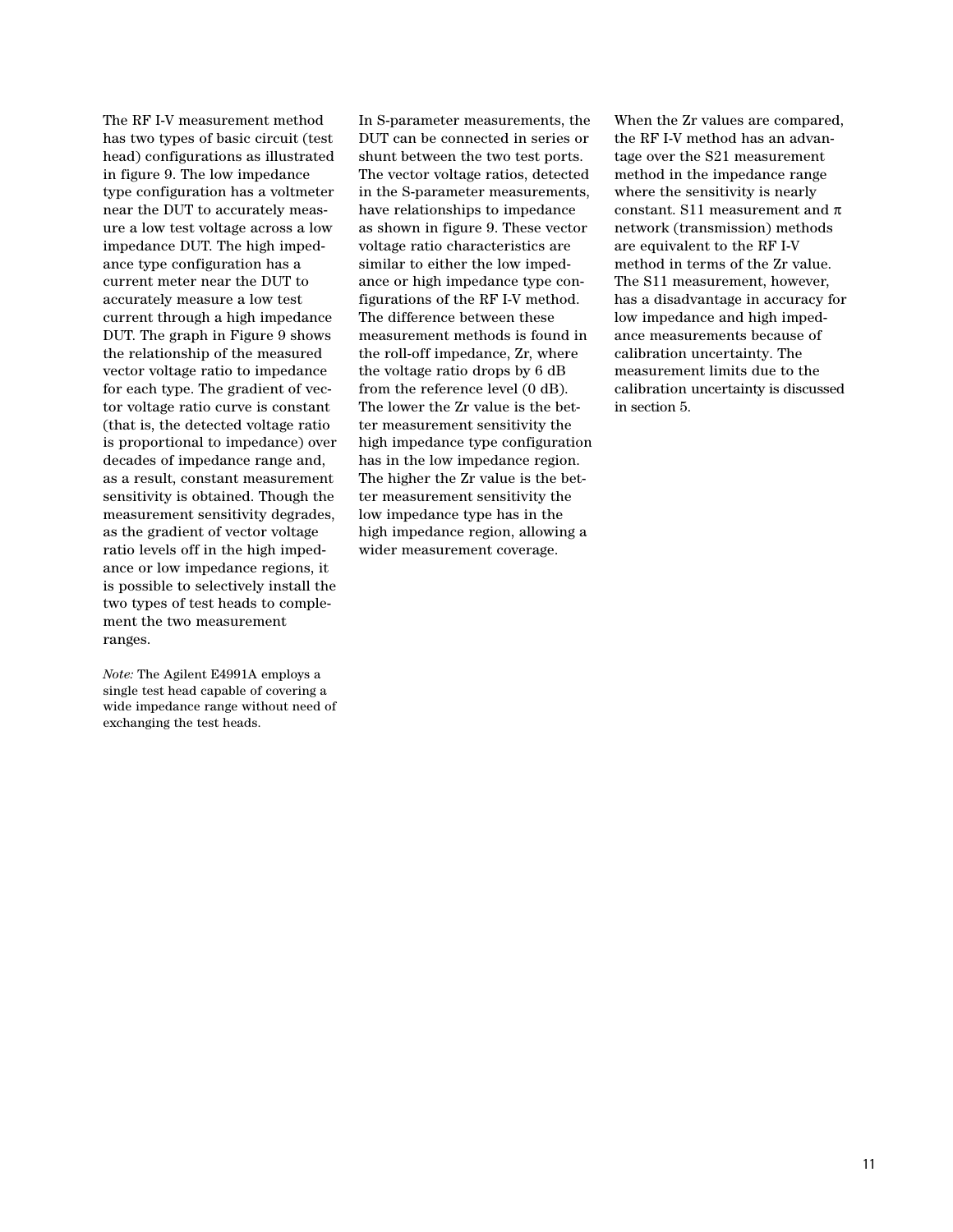The RF I-V circuit can be designed for Zr value that is properly shifted in order to extend the sensitive measurement range. The Agilent E4991A employs the single test head designed in this way, achieving a wide measurement range previously covered by combination of the high impedance and low impedance types. Figure 10 shows the vector voltage ratio characteristics of the E4991A.

*Note:* At a glance, the single test head configuration of the E4991A may seem to sacrifice a little the measurable impedance range when compared to the combined impedance range of the low impedance and high impedance type test heads. In practice, the E4991A's test head does not substantially carry such disadvantages, because the specified measurement range in high frequency region (above 10 MHz) is dominated by the calibration uncertainty as discussed in Section 7. The advanced design of the E4991A's test head ensures high SNR (signal-to-noise ratio) performance superior to the previous types of test heads.

The  $\pi$  network method allows constant test voltage to be applied to the device by decreasing the undesirable standing wave, which is caused by the reflected signal from the DUT. However, the maximum applied test level and SNR performance are degraded because  $\pi$  networks yield approximately 30 dB of insertion loss. This method is specifically used to measure quarts crystal resonators and is limited to a maximum frequency of 300 MHz.



**Figure 10. Vector voltage ratio characteristics of the E4991A**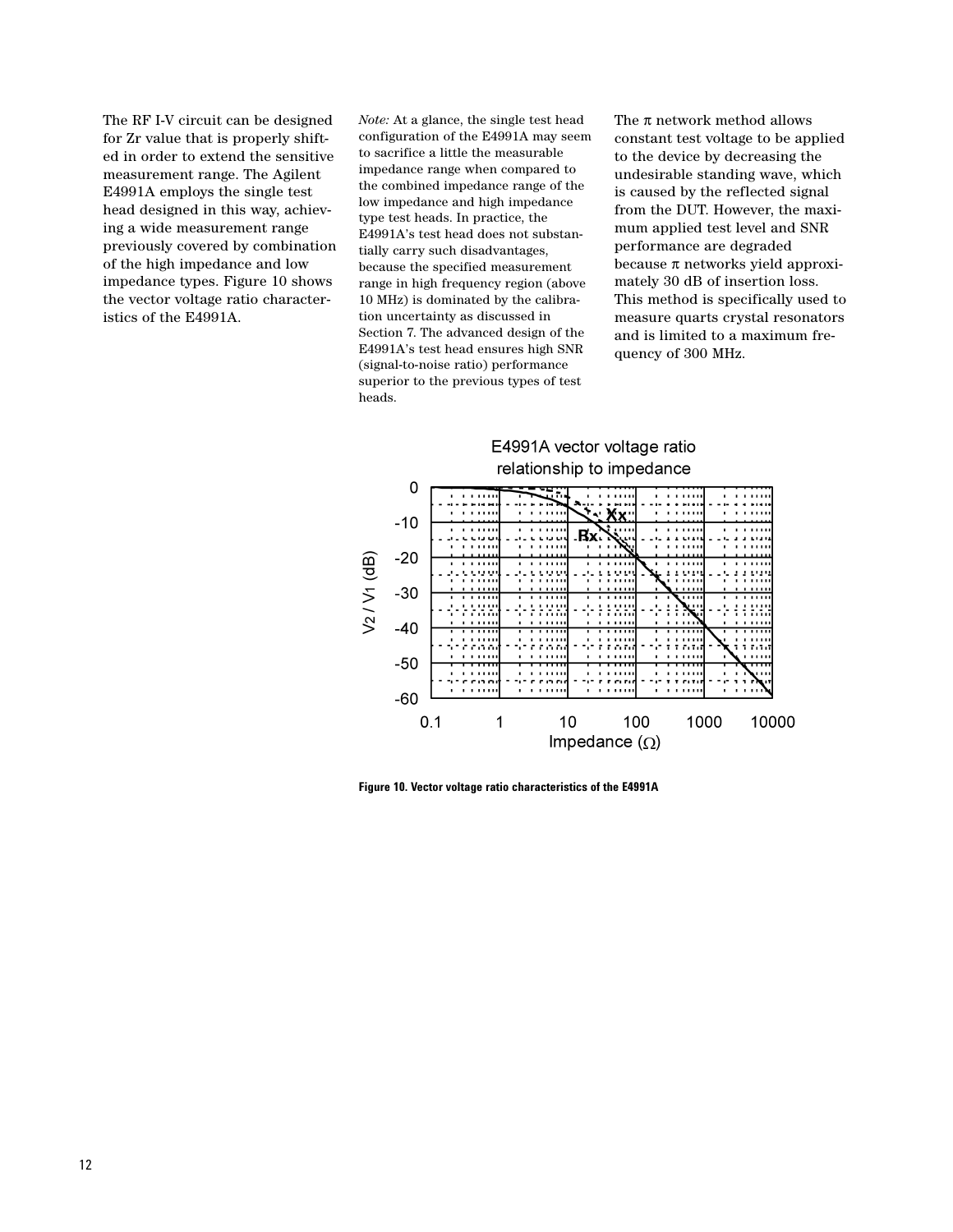### **5. Influence of calibration uncertainties on impedance accuracy**

Open, short and load calibration uncertainties affect the impedance measurement accuracy differently, depending on the measurement methods (principles.) When S11 is measured for a device connected in series between the test ports 1 and 2 as illustrated in figure 11 (a), S11 is zero for a DUT impedance of 0 Ω. Since the zero of S11 is calibrated in reference to the 50  $\Omega$  termination, the uncertainty of the 50  $\Omega$  leads to an offset error in low impedance measurement. Similarly, when S11 is measured in shunt connection configuration (figure 11 b), S11 becomes zero when the DUT admittance is 0 S. Thus, the uncertainty of the 50  $\Omega$ leads to a measurement error for high impedance. As a result, the measurable impedance range is restricted. In S21 measurement, the uncertainty of the 50  $\Omega$  causes a load-match error and affects measurement of low loss factors.

Note that even small offset error leads to a large impedance measurement error in low measurement sensitivity regions (where the vector voltage ratio is near 0 dB), because a small difference in vector voltage ratio is correlated to a greater difference in impedance. In addition to the offset error, susceptibility to temperature variance also significantly affects measurement accuracy as well. (The measurement stability against temperature variance is discussed in section 6.)

(a) Series-through Port 1 S<sub>11</sub> Zo Port 2  $b<sub>1</sub>$ S<sub>11</sub> = 0 at Z<sub>x</sub> = 0  $\Omega$ (b) Shunt-through Zo Port 2 Port 1



The  $0 \Omega$  and  $0 S$  in the RF I-V measurement are calibrated using the short  $(0 Ω)$  and open  $(0 S)$ terminations, which have much less uncertainty compared to the 50 Ω load termination. Since the calibration ensures less error, the RF I-V method can achieve accurate measurements in low impedance and high impedance regions.

For the evaluation of devices in the RF region, it is often significant to measure the loss factor (D, Q or ESR) rather than the primary parameter (C, L, etc.). To improve the accuracy of loss factor measurements, calibration referenced to a low loss capacitor (LLC) termination can be performed in addition to the open, short and load calibration. The LLC



Load

jX

Note: Open impedance is infinit, so it is not shown in the graph.

#### **Figure 12. Phase angle uncertainty of the 50** Ω **termination**

termination provides a reference of impedance with an accurate 90° phase angle in place of the 50 Ω load termination whose phase angle uncertainty increases at higher frequencies (see figure 12). The Q factor accuracy of the RF I-V impedance analyzer compared with the highest performance class network analyzer is shown in figure 13. Improved phase accuracy and stability enable 10 times higher Q accuracy than network analysis. Figure 14 shows the impedance measurement ranges calculated from the accuracy of each measurement method. The reflection coefficient and S-parameter accuracy used in calculation corresponds to the specified accuracy of the best class network analyzer available.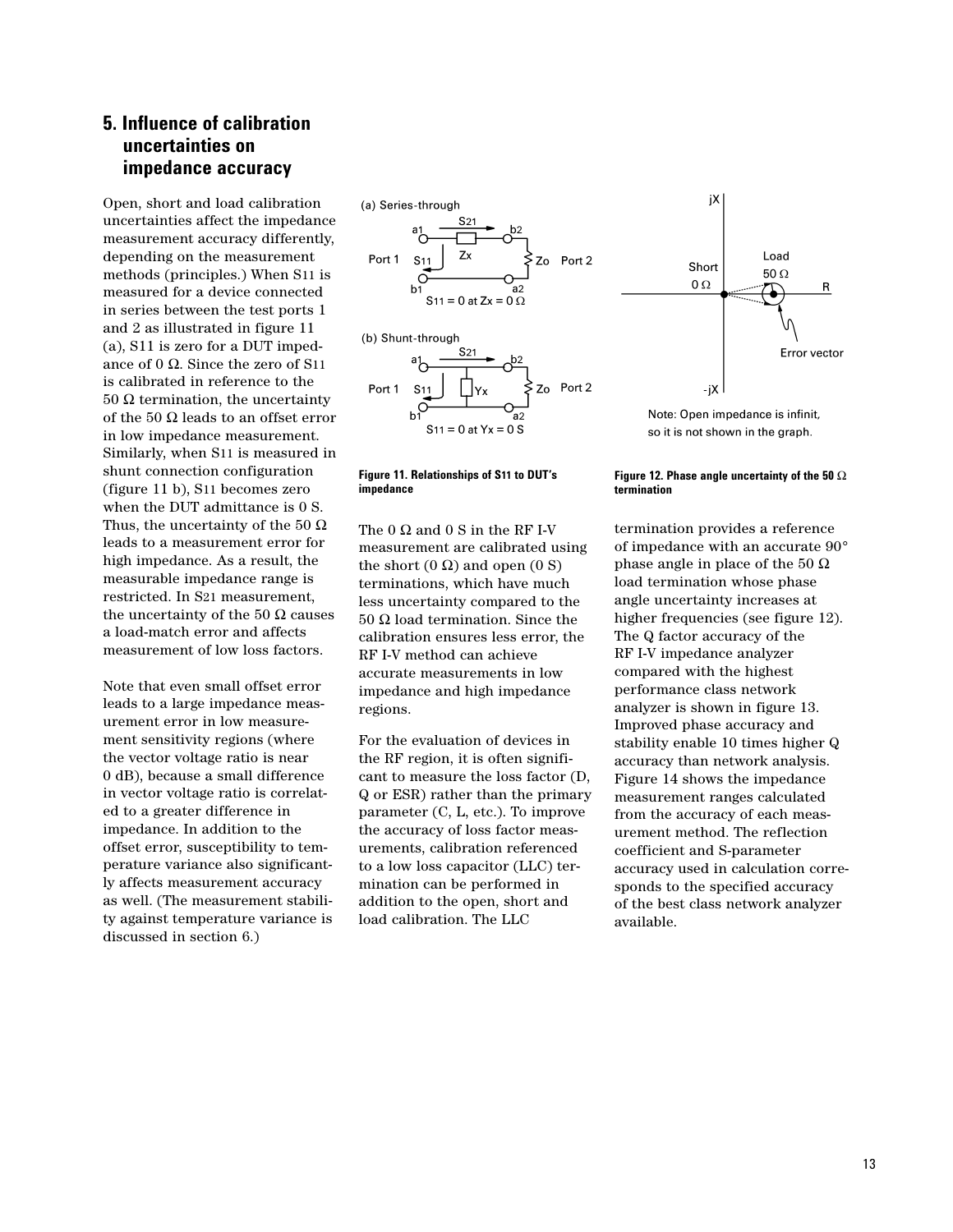

*Note :* The Q accuracy is compared for a 50  $\Omega$  impedance with Q factor of 100. Q error is greater for impedance higher and lower than 50  $Ω$ .

**Figure 13. Q measurement accuracy comparison**



*Note:* Measurement ranges shown in the graph do not include the limiting factors due to test fixture residuals, variance in test cable parameters and drift of the instrument. The practical impedance measurement ranges for S-parameter methods depend on the test port extension, the test fixture characteristics and the calibration method for eliminating the test-fixture induced errors.

**Figure 14. Basic impedance measurement ranges of RF I-V method and network analysis method at 10% accuracy**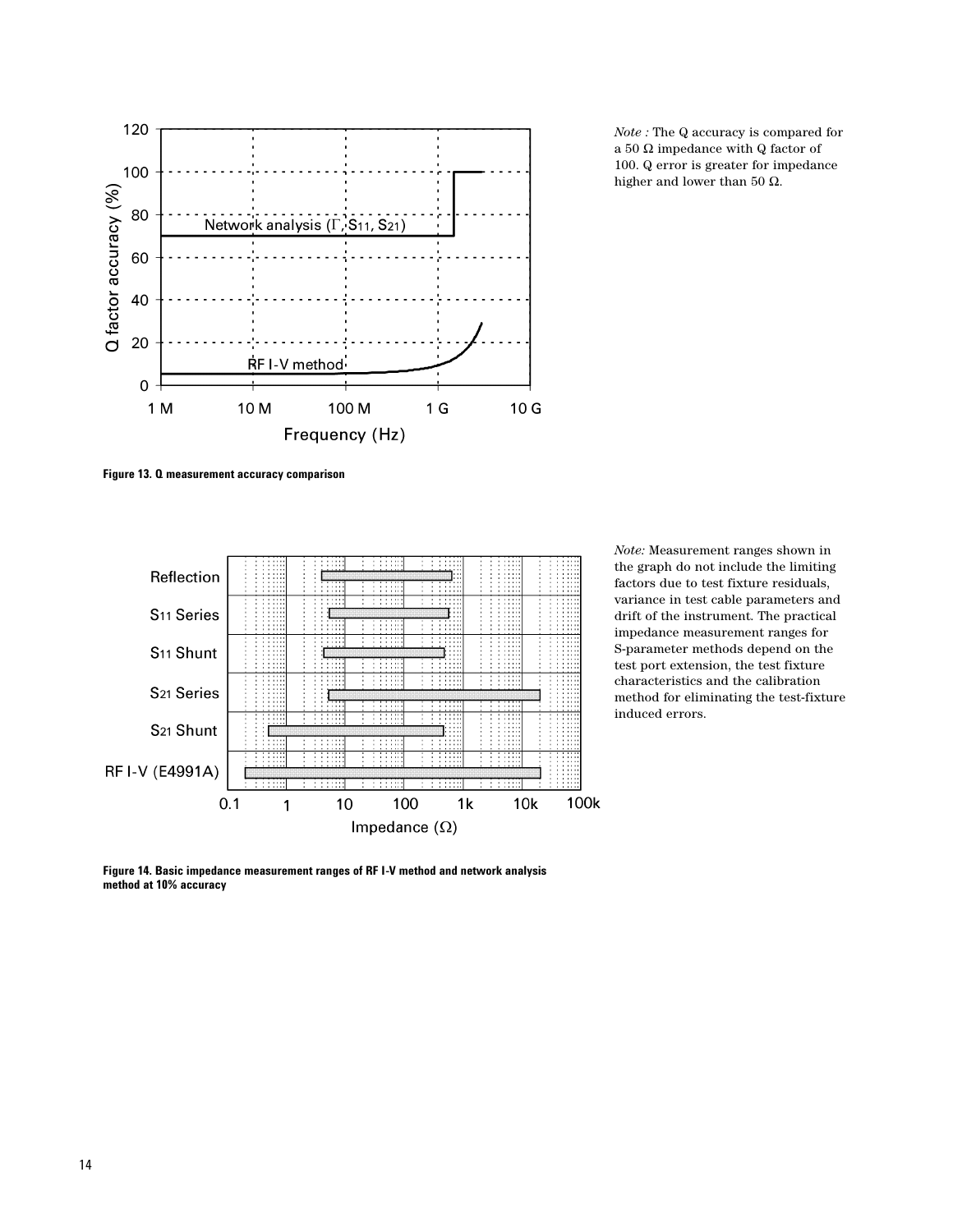### **6. Measurement stability against variance in environmental conditions**

Measurement stability after calibration is important for the applications that take a relatively long time, such as when measuring a lot of samples for statistical purposes.Generally, variance in environmental temperature significantly influences the measurement of vector impedance at high frequencies because RF and microwave circuits are susceptible to temperature. In fact, network analyzers require calibration to be performed each time when the instrument is turned on or the frequency setting is changed. RF impedance analyzers also need to be calibrated as well, but provide more stable measurement accuracy after calibration.

Excellent measurement stability is achieved by canceling the tracking error of the vector signal ratio measurement. Figure 15 (a) illustrates the block diagram of the network analyzer. The reference and test channels of the vector voltage ratio detector (VRD) section independently measure the input signals, to take advantage of measurement speed. Tracking error occurs when the relative gain, phase or frequency response of the two channels varies after calibration is performed. Temperature variance is a significant cause of the tracking error, which results in the drift of impedance measurement values. This error differs from unit to unit because the temperature characteristics of the VRD circuits are not identical.



**Figure 15. Block diagrams of the vector ratio detector section in network analyzer and impedance analyzer.**

Figure 15 (b) shows the block diagram of the impedance analyzer using the RF I-V method. The VRD section is configured so that the input signals, Vv and Vi, are multiplexed by the input switch and each signal is alternately measured with two channel VRD circuits in a measurement cycle. In measuring the vector voltage ratio, Vv is firstly measured with channel 1 VRD and, subsequently, channel 2. Vi is measured in the reverse channel order. Since a relative change in the characteristics of the two VRD channels causes opposing error vectors for the channel 1 and channel 2 measurement results, the tracking error is cancelled as a result of the vector voltage ratio calculation. Consequently, the vector ratio measurement results are not affected, thus allowing stable impedance measurement results. However, this method takes a longer measurement time than the conventional VRD method.

*Note:* The propagation characteristics of test cables also vary with temperature and cause measurement instability. Whereas two-port network measurement requires test cables that are tens of centimeters (or inches) long, one-port RF I-V and reflection coefficient methods allow the DUT to be placed near the instrument's test port by using the test fixture, which is directly attachable to the test port.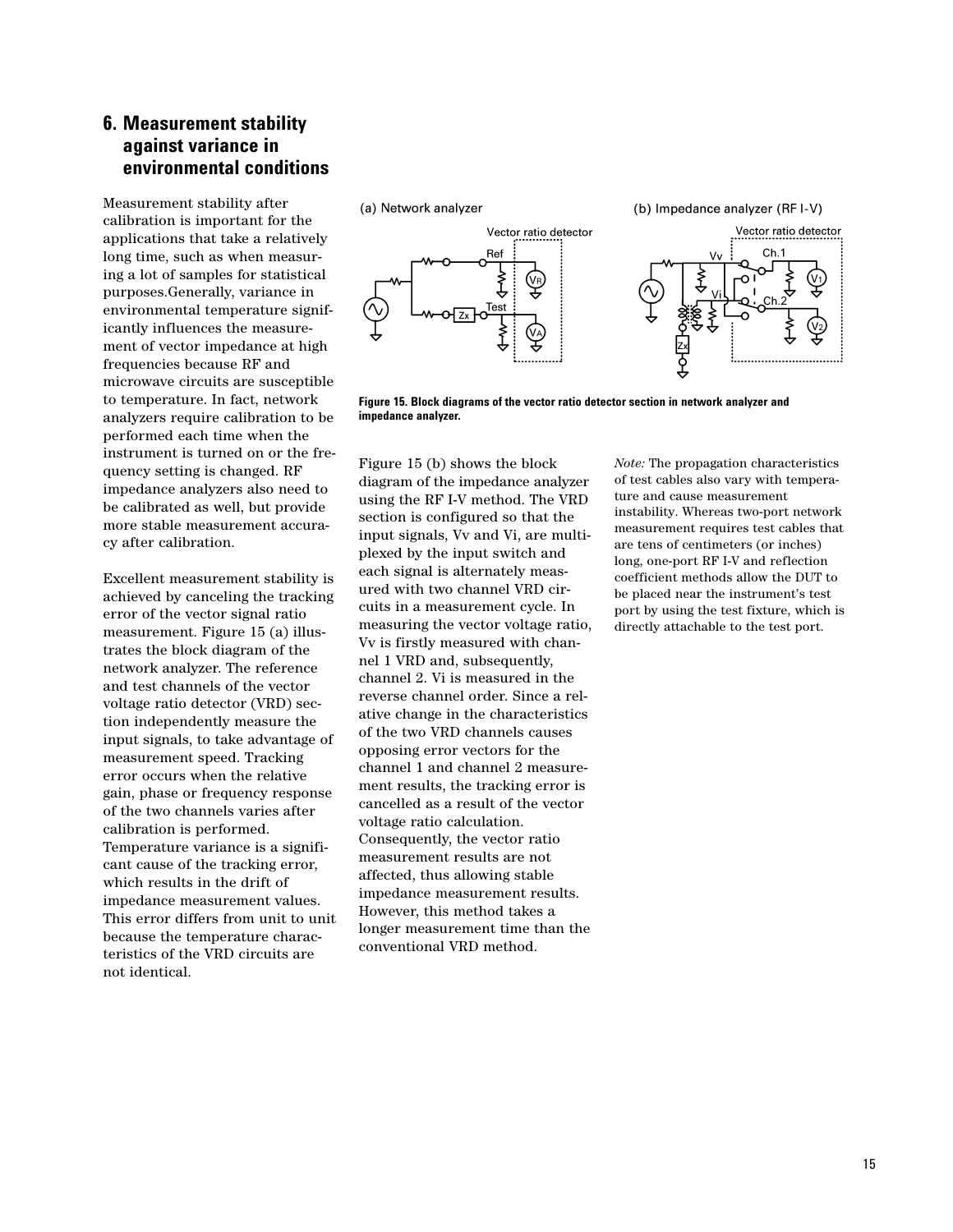## **7. Difference in defined calibration uncertainty in specified accuracy**

Figure 16 shows an example of the 10% accuracy curve specified for the RF I-V impedance analyzer. The impedance range between the upper and lower boundaries of 10% accuracy curve becomes narrower at higher frequencies, while the specified measurement range of the network analyzers is almost flat over the entire frequency range. This is because the RF I-V impedance analyzer incorporates particular calibration uncertainties in the definition of accuracy specification. The accuracy is specified when short, open and load (SOL) calibration is performed at the test port. The short calibration presupposes an uncertainty of  $\pm$  0.08 nH resulting from short termination connection repeatability. The open calibration presupposes an uncertainty of ± 24 fF due to open termination connection repeatability.



**Figure 16. Impedance range of RF I-V impedance analyzer at 10% accuracy**

Consequently, the 10% accuracy curves at high frequencies approximate to the reactance lines of 0.8 nH and 0.24 pF, respectively. The accuracy of RF impedance analyzers involves these calibration uncertainties, because the analyzers address to precise characterization of devices, including very low inductance and very low capacitance. Such calibration

uncertainty factors are not taken into account for the accuracy of network analyzers. The repeatability of connectors is only included in the specified accuracy as a reflection loss uncertainty because the specifications of network measurement basically assume the measurement configuration being matched to the characteristic impedance, Zo.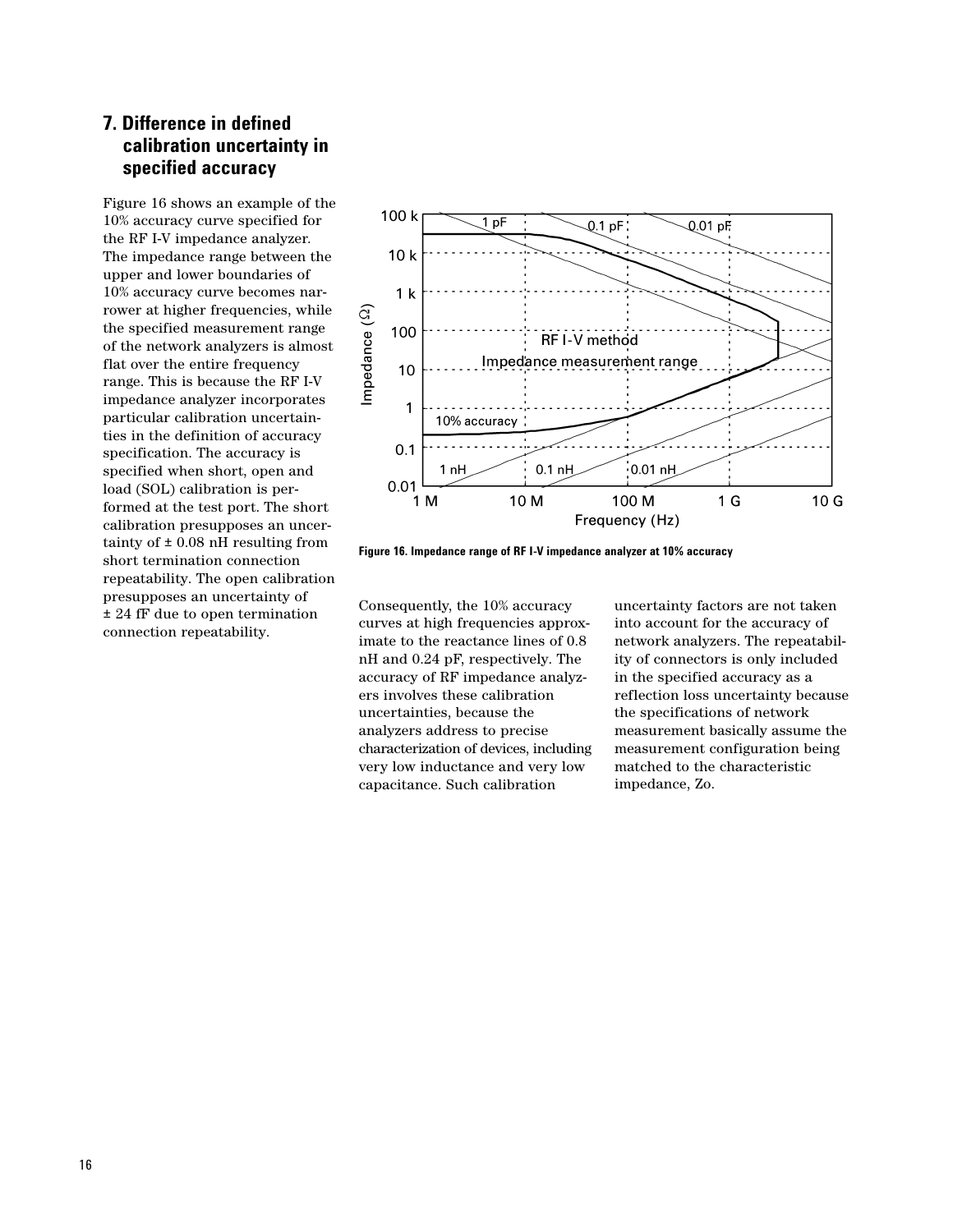## **8. Correction method to remove test fixture induced errors**

To achieve accurate measurements in practice, measurement errors due to the phase shift and residual impedance in the test fixture must be thoroughly removed. In network analysis, performing the full two-port calibration (short, open, load and through calibration) at the tips of the test fixture can maximize the measurement accuracy. Generally, the co-planer waveguide fixture or the micro strip-line fixture is used to optimize impedance matching and frequency characteristics. Calibration for series-through connection type of measurement is performed on the fixture as illustrated in figure 17. This calibration is not easy to accurately perform with actual test fixtures. This is because the required termination devices must be accurate over a broad frequency range and must be precisely positioned at the same place as where the device is inserted. Additionally, these termination devices need to be attached to and removed from the test fixture each time the calibration is performed. Calibration for shunt-through connection type is difficult to appropriately build the open and load termination conditions. Removing the errors by simulating the equivalent circuit of the test fixture obviates the need of the termination devices, but it is subject to analysis and evaluation to establish the equivalent circuit model that agrees with actual characteristics.



**Figure 17. Example of S-parameter measurement calibration on the test fixture**





Through Cal Through device Lt

*Note:* Residual parameters inside and around the termination devices and offset position of the DUT from the calibration plane cause measurement errors.





The RF impedance analyzers offer a wide selection of the test fixtures, which are inexpensive and meet the demanding measurement applications. These test fixtures are designed to allow the DUTs to be accurately positioned at the same state and measured at the shortest possible port-extension length. Since the characteristics of the one-port test fixtures can be represented using a simple

equivalent circuit model as shown in figure 18, measurement results can be easily compensated for the error sources by performing the built-in compensation functions of the RF impedance analyzers. For the concepts of calibration and compensation incorporated in the RF impedance analyzer, refer to Appendix B.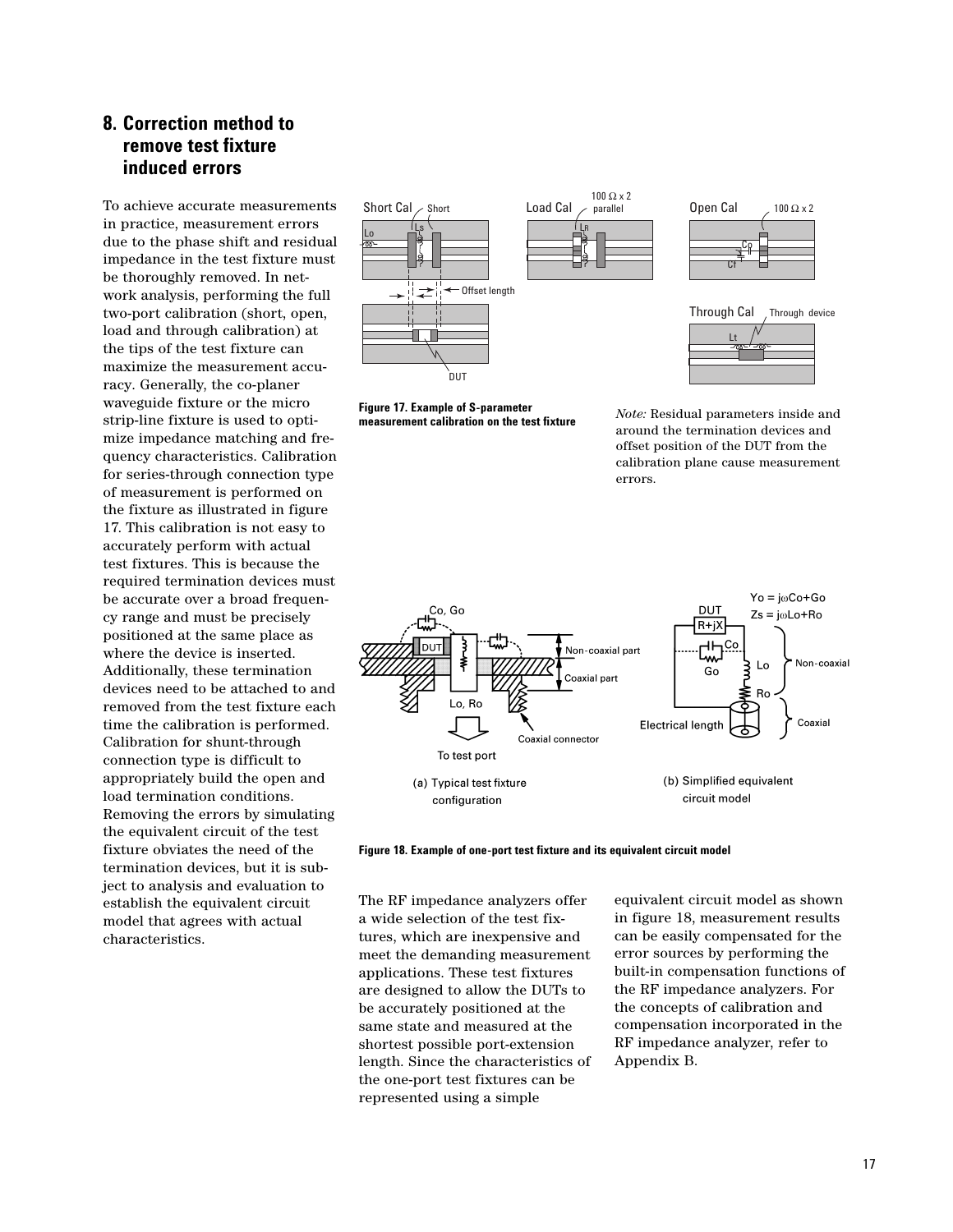### **9. Conclusion**

The RF impedance analyzers employ the RF I-V measurement method, which can measure the DUTs away from 50  $\Omega$  with a higher measurement stability than conventional reflection coefficient and S-parameter methods employed by network analyzers. In addition, the RF impedance analyzers have advantages over network analyzers in accurate measurements of a device's parasitics and low loss factors (low D, low ESR or high Q). These advanced impedance measurement capabilities in the RF region provide vital solutions to evaluation needs of passive components (such as chip inductors, capacitors and varactor diodes), which are used in RF telecommunication equipment.

In the characterization of these devices, the RF I-V method has nearly a constant measurement sensitivity from low impedance to high impedance values. To enhance the ability to measure small parasitics and low loss factors, the RF impedance analyzers achieve stable measurements over a wide impedance range by the RF I-V method, as well as low temperature dependence by the vector ratio detector configuration which is free from tracking errors.

The accuracy of RF impedance measurement significantly depends on the calibration method and test-fixture-induced-errors in addition to the operating performance of the instrument. The RF impedance analyzers can be calibrated using a low loss capacitor termination as phase reference to improve measurement accuracy for low loss (high Q) factors. Direct attachment type test fixtures designed for the RF impedance analyzers allow DUTs to be connected with a minimum test-port extension. Since the characteristics of these testfixtures are known and can be represented by a simple residual impedance and stray admittance model, the built-in compensation functions of the RF impedance analyzers can easily eliminate the measurement errors due to test fixture residuals. With its wide impedance range, stable measurement and ease of error compensation, the RF impedance analyzers provide the best solutions to accurate impedance measurement needs for two terminal devices.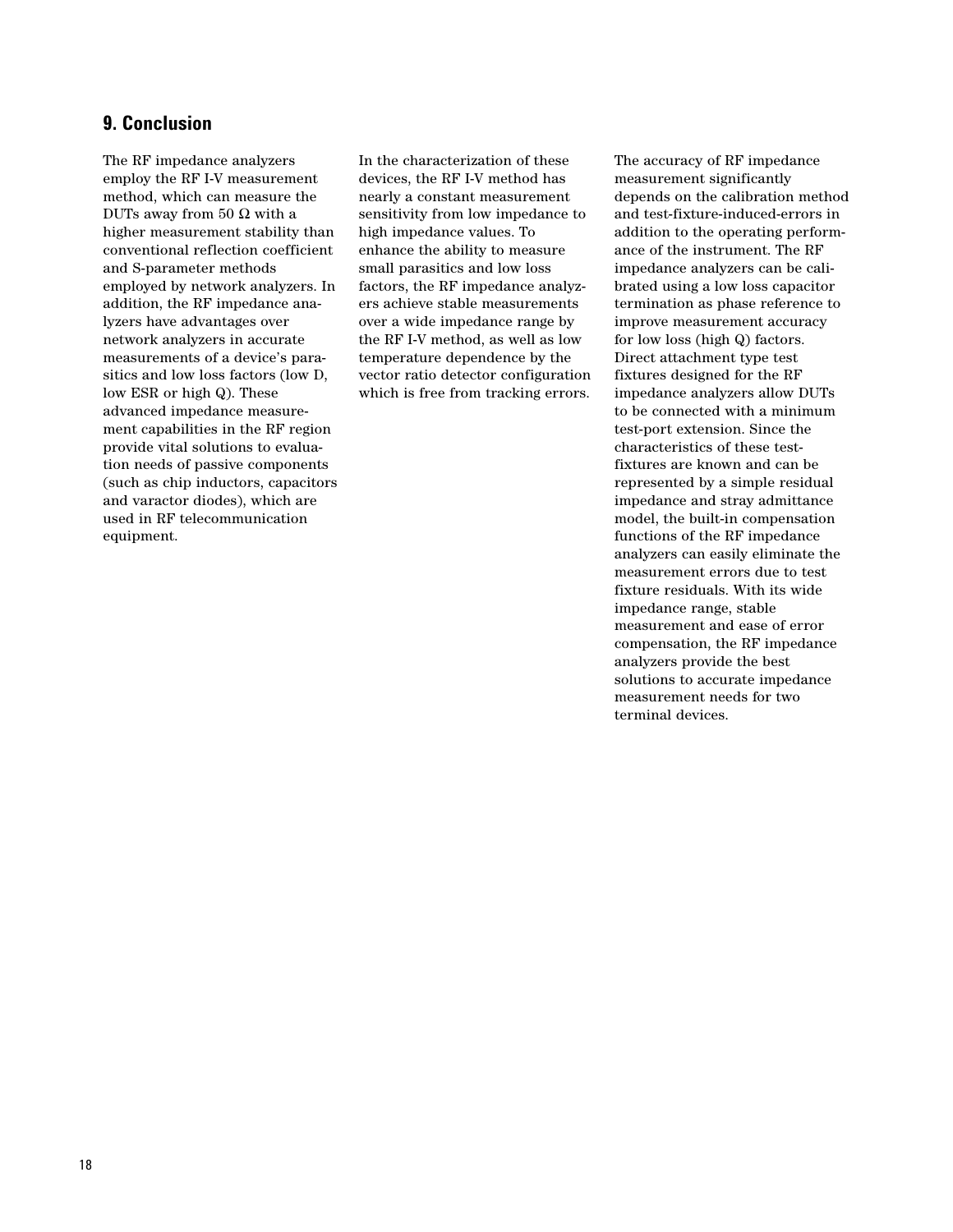## **10. Advanced solutions of the E4991A RF impedance/material analyzer**

The Agilent E4991A RF Impedance/Material Analyzer extends the impedance measurement solutions by the RF I-V method to 3 GHz, satisfying the evolving needs of cellular telecommunications. By integrating the RF I-V method and other unique measurement techniques, the E4991A allows accurate characterization of the devices even in the impedance regions away from 50  $Ω$  and, resolves the difficulties pertaining to conventional network analysis methods. The advantages of the RF I-V measurement technique provide high-resolution and stable

measurement results, thus allowing analysis of the frequency characteristics and equivalent circuit parameters to be accomplished much easier than ever. In the RF circuit design environment, accurate measurement results at the actual operating frequencies offer reliable device characteristic data required for electronic design automation (EDA) tools. The E4991A delivers the benefits of high accuracy, stability and user friendly operating environment for a wide variety of impedance measurement applications.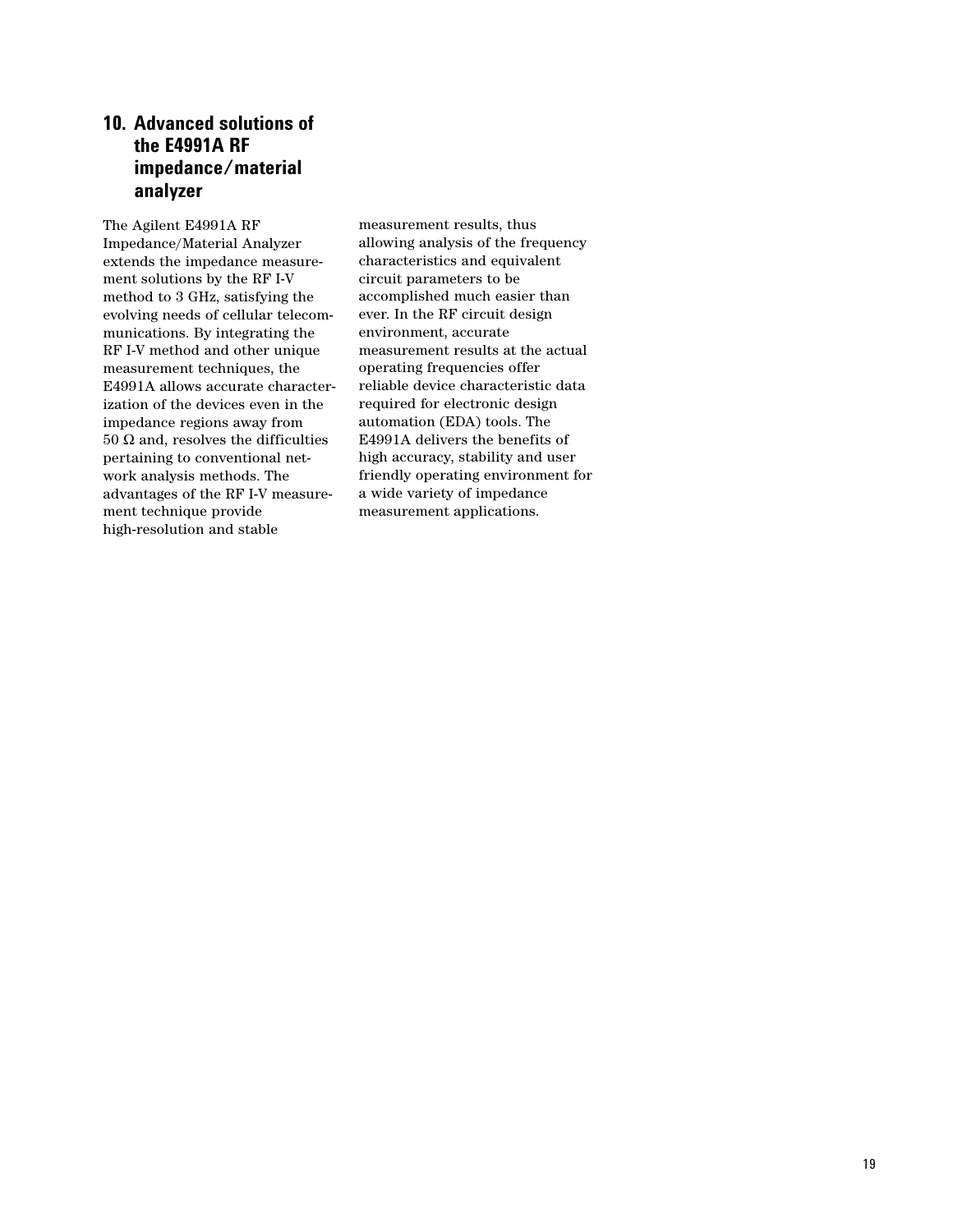### **Appendix A**

### **Consideration for the influences of measurement discrepancies on stability test**

Figure A-1 shows the mean values of the measured inductance, capacitance and ESR, which are obtained in the measurement stability test. Despite the same DUTs being measured, the results are different for each measurement method because the calibration inaccuracy, test-fixture residuals (which slightly remain after being compensated), electrical length inaccuracy, and other sources of error influence the measurement. Particularly, the measured ESR values, which are small vector components of measured impedance, are apt to exhibit large discrepancies. Such measurement discrepancies raise an issue on consistency of the measurement stability test conditions. This issue can be clarified by theoretically simulating the variances at virtually the same L, C and ESR measurement values and comparing the results, as described below:

When assuming the same measurement values for all the measurement methods, they can be designated as being the same as the mean values of the RF I-V method (E4991A). Although the discrepancies of the measured ESR values are large as seen in the graphs in figure A-1, the magnitudes of measured impedance are much the same. (The ESR is a small vector component and is insignificant compared to the magnitude of vector impedance.) Also, the detected vector voltages approximate to those for the assumed measurement values. Since the differences in the detected voltages due to the measurement discrepancies are less than approximately 4 dB, they do not significantly influence the variances in the detected voltages as well. (Practically, the variance corresponds to the trace noise of the network analyzer and is not sensitive to the measured levels when the measured signals are sufficiently large).

Therefore, the variances in L, C and ESR measurement values compensated for the measurement discrepancies can be calculated as follows:

Variance =  $\psi(\alpha + \beta) - \psi(\alpha)$ 

- Where,  $\psi(x)$ : Equation to calculate L, C or ESR values from the voltage ratios α: The theoretically derived vector voltage ratios for the assumed measurement values
	- ß: Actual variance data for the detected vector voltage ratios (Γ, S11 and S21 values)

The calculation results are plotted on the graphs shown in figure A-2. These variance data are very similar to the measurement repeatability test results shown in figure 5. Accordingly, the discrepancies of the measured values between the measurement methods are insignificant when examining measurement stability.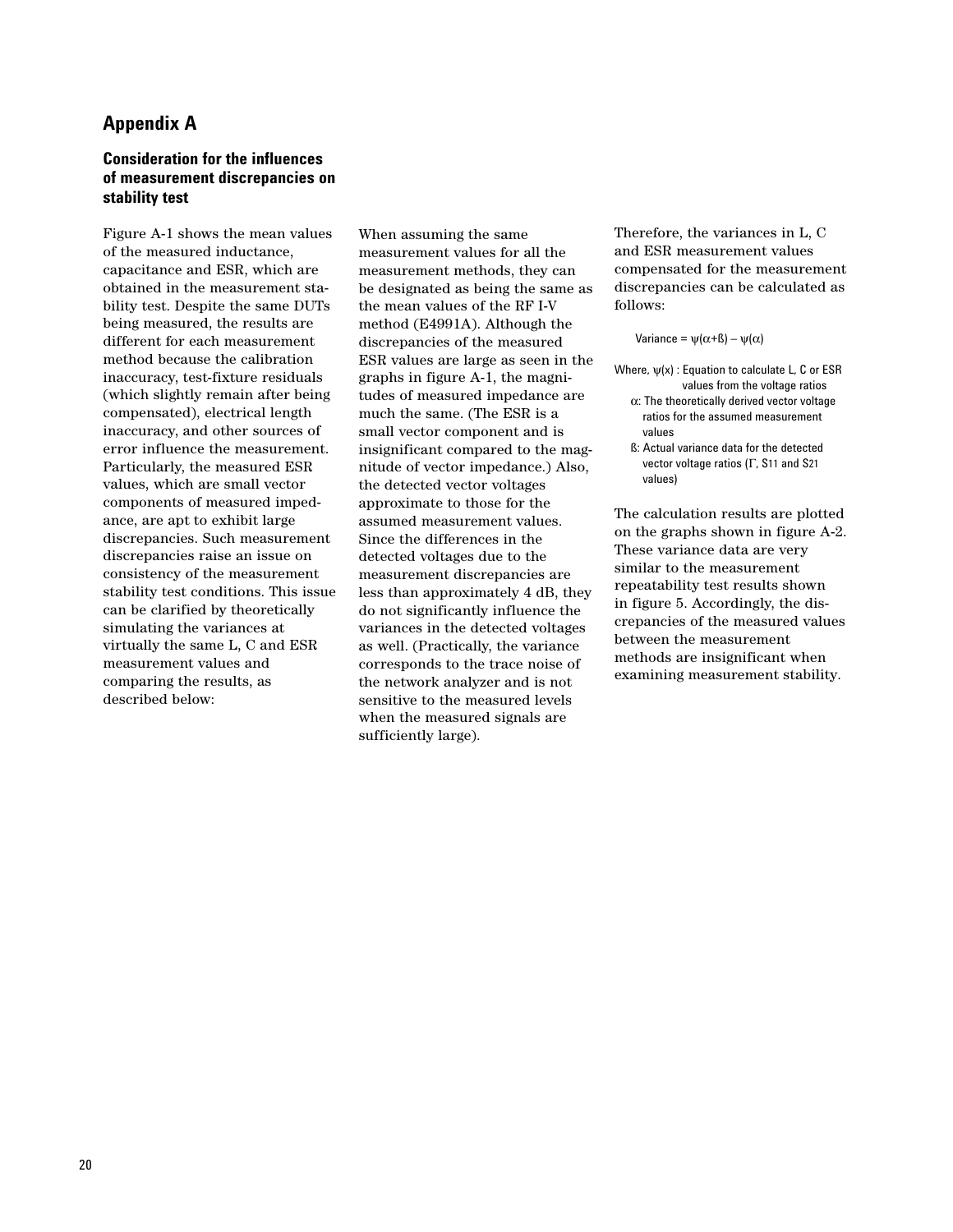

*Note:* Γ, S11 and S21 data in the above graphs represent the inductance and ESR values translated from one-port reflection coefficient (Γ) and two-port S11 and S21 measurement values, respectively. Measured inductance in Γ method involves residual inductance of 0.4 nH (typical), which is defined for the short compensation device of the 16196A test fixture and for which the network analyzer cannot compensate. Subtract 0.4 nH from the measured values to correct for the residual inductance. S11 and S21 measurements are made using the series-through type of DUT connection configuration.



**Figure A-1. The mean values of the measured capacitance, inductance and ESR for the measurement stability test results**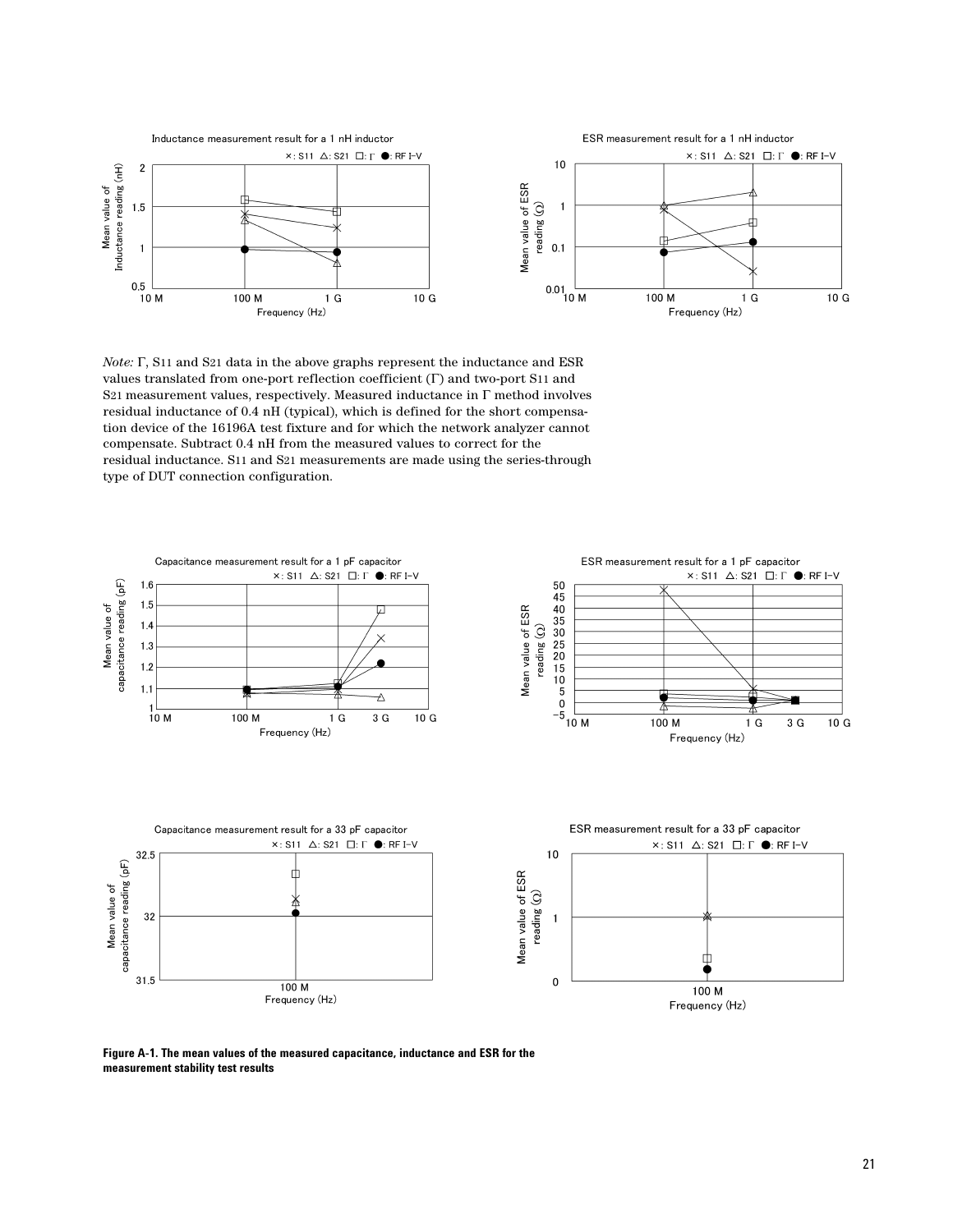

*Note:* Γ, S11 and S21 data in the above graphs represent the variance in inductance and ESR values translated from one-port reflection coefficient (Γ) and twoport S11 and S21 measurement values, respectively. S11 and S21 measurements are made using the series-through type of DUT connection configuration.



**Figure A-2. Simulation results for variance in inductance, capacitance and ESR values compensated for the measurement discrepancies**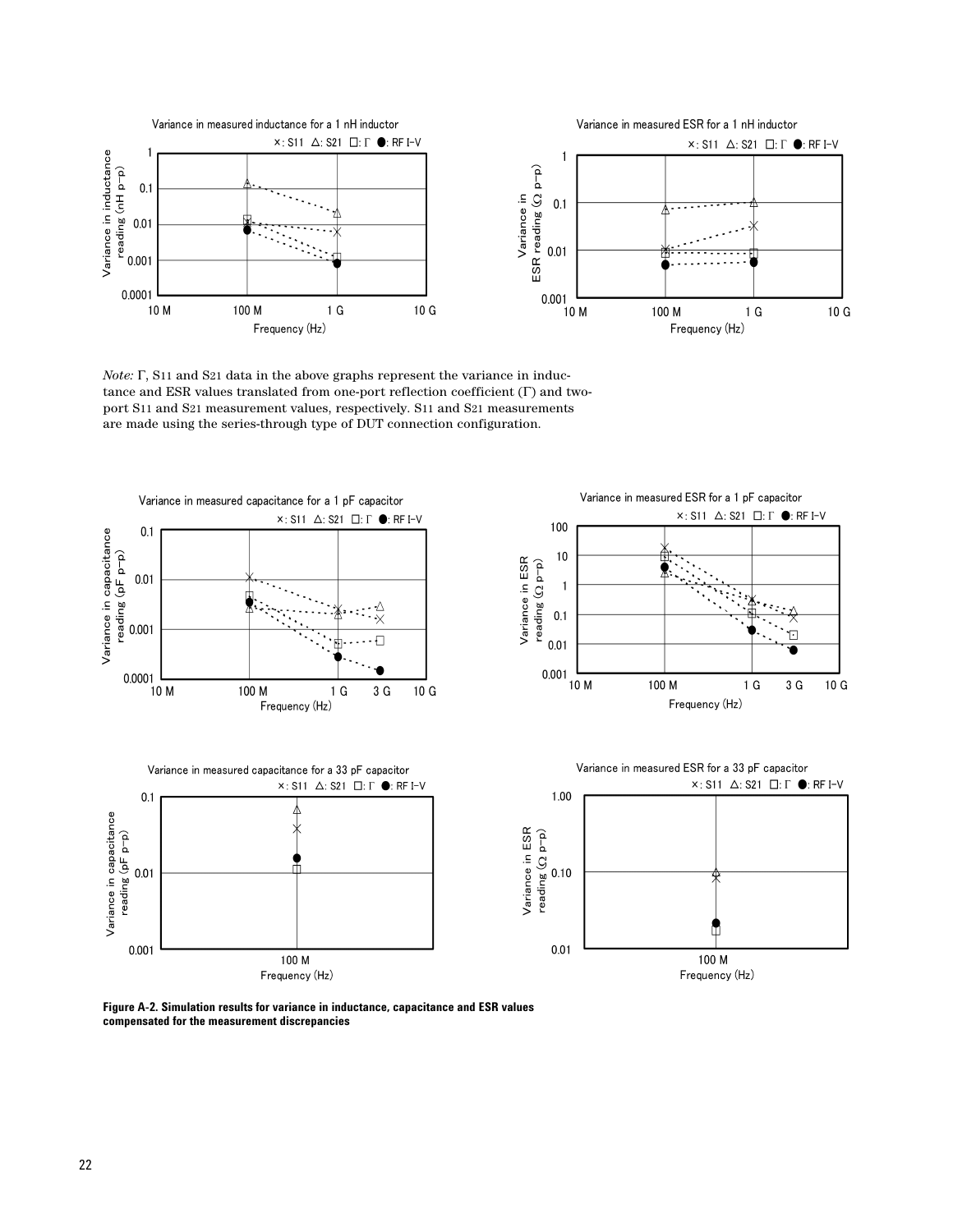## **Appendix B**

### **Concepts of calibration and compensation in impedance analyzers**

The RF impedance analyzers are calibrated at the test port of the instrument. The calibration defines the "calibration plane" where the measurement accuracy is specified. When the test port is extended, calibration should be performed at the end of extension, but the measurement accuracy is degraded compared to the measurements without port extension. To measure DUTs, a test fixture needs to be used because devices do not geometrically fit to the test port connector (coaxial connector). In normal measurement setups, the residual impedance of the test fixture is added between the calibration plane (test port) and the DUT, which is connected to the measurement terminals of the test fixture, as shown in figure B-1. Test fixture compensation for impedance analyzers corresponds to fixture de-embedding with network analyzers. The compensation functions of the impedance analyzers can eliminate the measurement errors due to the residuals between the test port and the DUT. The compensation minimizes the additional measurement errors and does not improve accuracy of the calibrated instrument. Compensation requires calibration to be performed initially and cannot replace calibration. The test fixtures for RF impedance analyzers consist of two electrically different sections: coaxial connector section and non-coaxial measurement terminal section (as shown in figures 18 and B-1.) The RF impedance analyzers have two compensation functions to correct measured values for the error sources in these different fixture portions as follows:

#### **Open and short compensations**

The characteristics of non-coaxial measurement terminals are represented by a residual impedance and stray admittance model, as shown in figures 18 and B-1. The residual impedance and stray admittance values can be obtained by measuring impedance/ admittance with measurement terminals shorted and opened, respectively. The measured open and short values are memorized in the instrument and used for correcting the measured values of the DUTs.

### **Electrical length compensation**

The electrical length compensation corrects measured values for the errors due to the phase shift of the test signal in the coaxial part of the test fixture. Entering the specified electrical length value or designating the model number of the test fixture is required to perform the compensation. Compensation is not performed for magnitude error because the coaxial part of the test fixture is short enough to neglect the propagation loss (attenuation) of the test signal.

For the details of the calibration and compensation theory, refer to the Impedance Measurement Handbook (P/N 5950-3000).

*Note:* For S-parameter measurements, the Application Note 1364-1 "Agilent De-embedding and Embedding S-Parameter Networks Using a Vector Network Analyzer" (P/N 5980-2784EN) will help you understand the fixture effects and calibration technique concepts.



**Figure B-1. Calibration and compensation concepts of impedance analyzer**